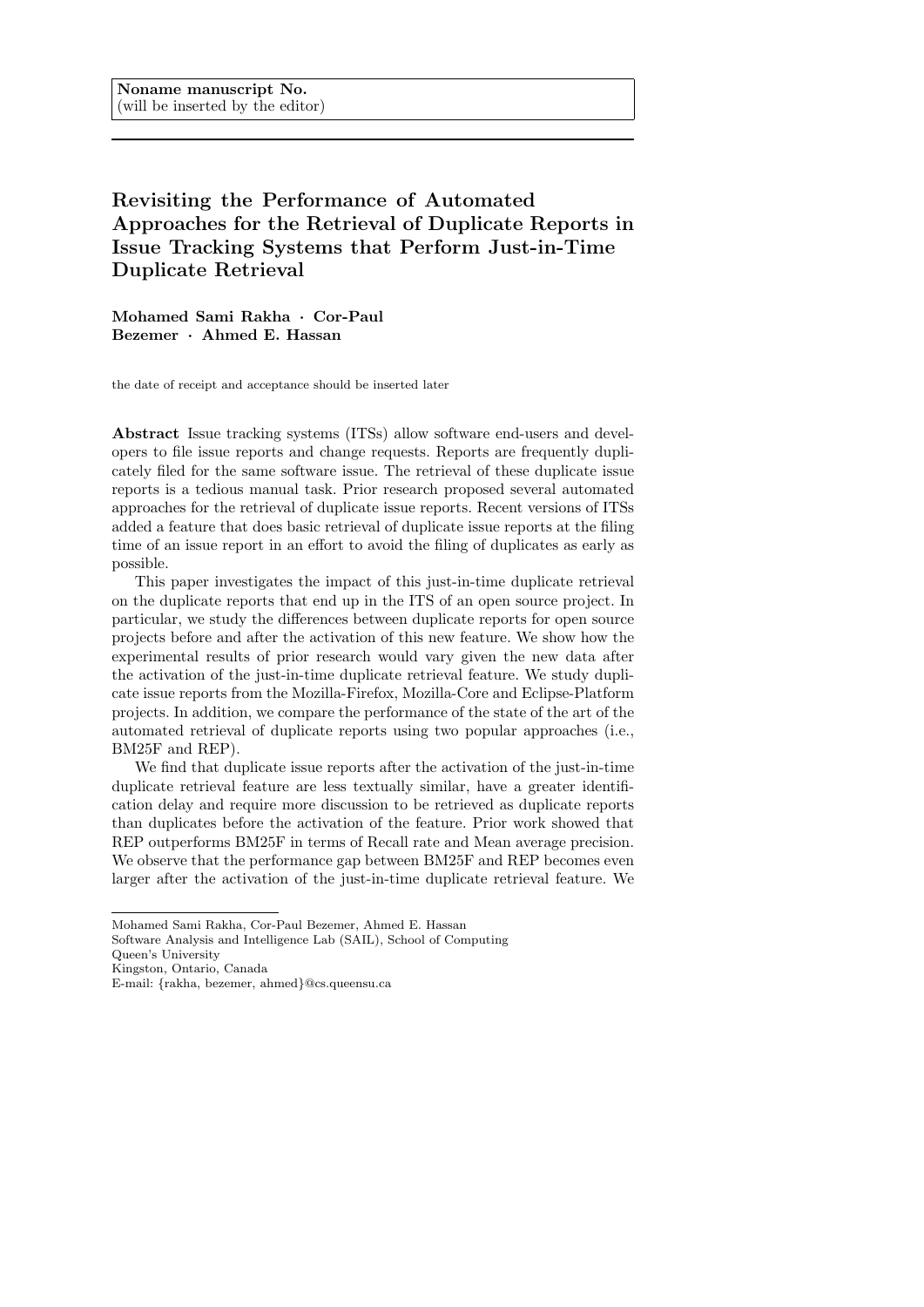recommend that future studies focus on duplicates that were reported after the activation of the just-in-time duplicate retrieval feature as these duplicates are more representative of future incoming issue reports and therefore, give a better representation of the future performance of proposed approaches.

#### 1 Introduction

Issue tracking systems (ITSs) [\[21\]](#page-25-0) are commonly used to manage the maintenance and support processes of a software project. An ITS provides a communication platform for developers and users to report and discuss encountered software issues. An issue report can represent a software bug, a new feature or an improvement request.

An issue report can be reported multiple times, leading to duplicate issue reports. For instance, from the data that we present later in this paper, we calculate that 11-19% of all reported issues are duplicate reports in the Eclipse Foundation and Mozilla Foundation ITSs. Manually retrieving duplicate issue reports is a tedious task for developers [\[33\]](#page-26-0). Hence, prior research proposed several automated approaches to retrieve duplicate issue reports [\[6,](#page-24-0) [7,](#page-24-1) [23,](#page-25-1) [24,](#page-25-2) [29,](#page-25-3) [36,](#page-26-1) [40,](#page-26-2) [44\]](#page-27-0). These approaches make use of information retrieval techniques, that make use of the textual information that is available in issue reports, to suggest a list of possible candidate duplicates for each newly-reported issue [\[38\]](#page-26-3).

To evaluate the performance of these approaches, existing duplicate issue reports from popular ITSs are usually used. The existing duplicate reports are treated equally during the performance evaluation. However, recent versions of popular ITSs (e.g., Bugzilla 4.0 [\[1\]](#page-23-0) and Jira 6.0 [\[2\]](#page-23-1)), add a new feature that displays a list of candidate duplicates while a user is filing an issue (the justin-time duplicate retrieval feature). The activation of the just-in-time (JIT) duplicate retrieval feature impacts the assumption that all the duplicate reports selected for the evaluation of automated approaches are equal.

Our paper investigates the impact of the just-in-time duplicate retrieval feature on the data that is used for the experimental evaluation of automated approaches for the retrieval of duplicate issue reports for open source projects. We study duplicate issue reports from three large open source projects (Mozilla-Firefox, Mozilla-Core and Eclipse-Platform). We compare duplicate issue reports that were reported before (before-JIT duplicates) and after (after-JIT duplicates) the activation of the just-in-time duplicate retrieval feature along two dimensions: 1) their textual similarity and 2) the needed manual effort to retrieve duplicates in terms of identification delay and number of discussion comments. In addition, we evaluate the performance of two popular approaches (BM25F [\[34\]](#page-26-4) and REP [\[40\]](#page-26-2)) for the automated retrieval of duplicate reports on before and after-JIT duplicates. In particular, we explore the following research questions:

## RQ1: How do the characteristics of duplicates differ before and after the activation of the just-in-time duplicate retrieval feature?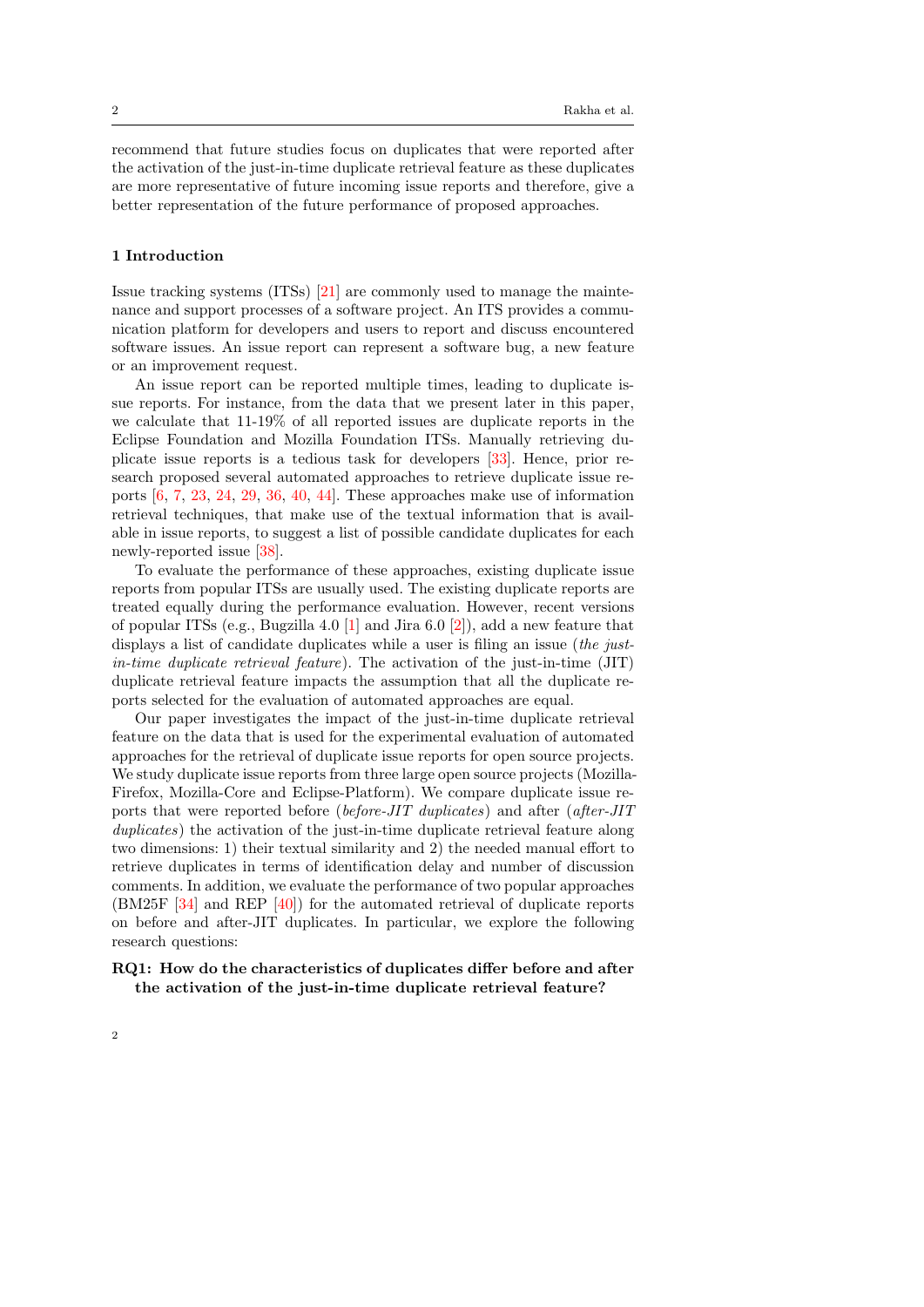<span id="page-2-1"></span>

Fig. 1: The typical life cycle of an issue report.

There is a lower proportion of duplicate reports after the activation of the just-in-time duplicate retrieval feature. In addition, after-JIT duplicates are significantly less textually similar and need more effort (i.e., they have a greater identification delay and need more discussion comments) to be manually identified than before-JIT duplicates.

RQ2: How does the just-in-time duplicate retrieval feature impact the performance evaluation of state of the art automated approaches for the retrieval of duplicate issue reports?

The studied approaches (BM25F and REP) achieve a significantly lower performance on after-JIT duplicates than on before-JIT duplicates. Prior work already showed that REP outperforms BM25F in terms of Recall rate and Mean average precision. We show that the performance gap between BM25F and REP is even larger for after-JIT duplicates. Our results show that researchers who study the automated retrieval of duplicate reports should evaluate their approaches using after-JIT duplicates since such duplicates give a better representation of the expected performance of their approaches.

Paper organization. The rest of the paper is organized as follows. Section [2](#page-2-0) presents background information and related work. Section [3](#page-9-0) provides an overview of our experimental setup. Section [4](#page-12-0) presents the results of our study. Section [5](#page-20-0) discusses the implications of our study. Finally, we discuss the threats to the validity of our study in Section [6](#page-21-0) and we present our conclusion in Section [7.](#page-22-0)

## <span id="page-2-0"></span>2 Background

In this section, we discuss popular ITSs, present the typical life cycle of an issue report, provide an overview of approaches for the automated retrieval of duplicate reports, overview the JIT duplicate retrieval feature and finally discuss the related work to our study.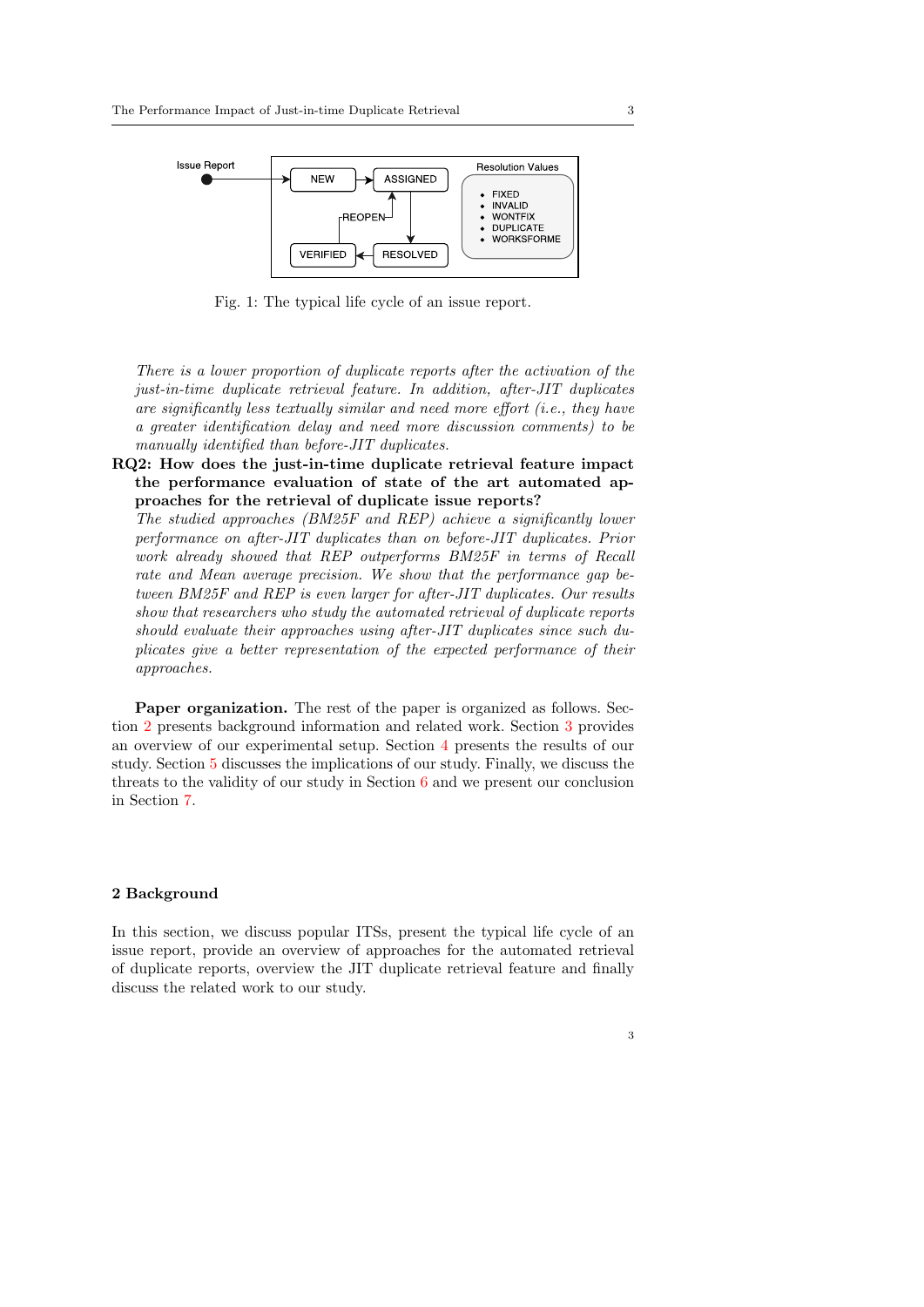## 2.1 Issue Tracking Systems (ITSs)

In the ITS of a software project, developers, testers and users can report issues that describe software bugs, new features or improvements. There exist many ITSs [\[16\]](#page-24-2), of which Bugzilla and JIRA are the most famous (free) ones. Modern source code management platforms, such as GitHub, also offer issue tracking functionality. In this paper, we focus on open source issue tracking systems, in particular Bugzilla, as Bugzilla is used by a wide variety of large projects<sup>[1](#page-0-0)</sup>, such as the Linux kernel and Mozilla projects.

## 2.2 The Typical Life Cycle of an Issue Report

The typical life cycle of an issue report is illustrated in Figure [1.](#page-2-1) When an issue report is filed, it receives the "NEW" status. Each reported issue must be triaged in order to get processed. After triaging, the issue report's status is changed to "ASSIGNED" [\[25\]](#page-25-4). Each triaged issue report is investigated to determine whether it describes a new and valid software issue. Invalid issue reports are rejected and resolved as "INVALID" or "WONTFIX", while duplicate issue reports are resolved as a "DUPLICATE" of an existing issue. Finally, resolved issue reports are verified by the developers. During the verification, an issue report may be reopened by changing its status to "REOPENED". At the end, successfully verified issue reports receive the "VERIFIED" status.

## 2.3 Duplicate Issue Reports

Duplicate issue reports are reports that describe previously reported software issues. Duplicate issue reports are grouped together by resolving the new report as "DUPLICATE" and linking it to an existing report. In this section, we describe several concepts that are related to duplicate issue reports.

#### 2.3.1 The Master Report

Similar to prior research [\[7,](#page-24-1) [8,](#page-24-3) [24,](#page-25-2) [28,](#page-25-5) [36,](#page-26-1) [40,](#page-26-2) [44\]](#page-27-0), we group the related duplicate reports. The earliest issue report within a group of duplicate reports is labelled as the "master" report [\[13\]](#page-24-4). The goal of "duplicate issue report retrieval" is to identify the master report of a newly-reported duplicate.

## 2.3.2 Automated Approaches for Duplicate Retrieval

Due to the tediousness of manually retrieving duplicate issue reports, several automated approaches have been proposed to assist developers in identifying newly-reported duplicates [\[7,](#page-24-1) [23,](#page-25-1) [29,](#page-25-3) [40,](#page-26-2) [41,](#page-26-5) [45,](#page-27-1) [46\]](#page-27-2). These approaches leverage information retrieval (IR) [\[38\]](#page-26-3) techniques to suggest candidate duplicate

<sup>1</sup><https://www.bugzilla.org/installation-list/>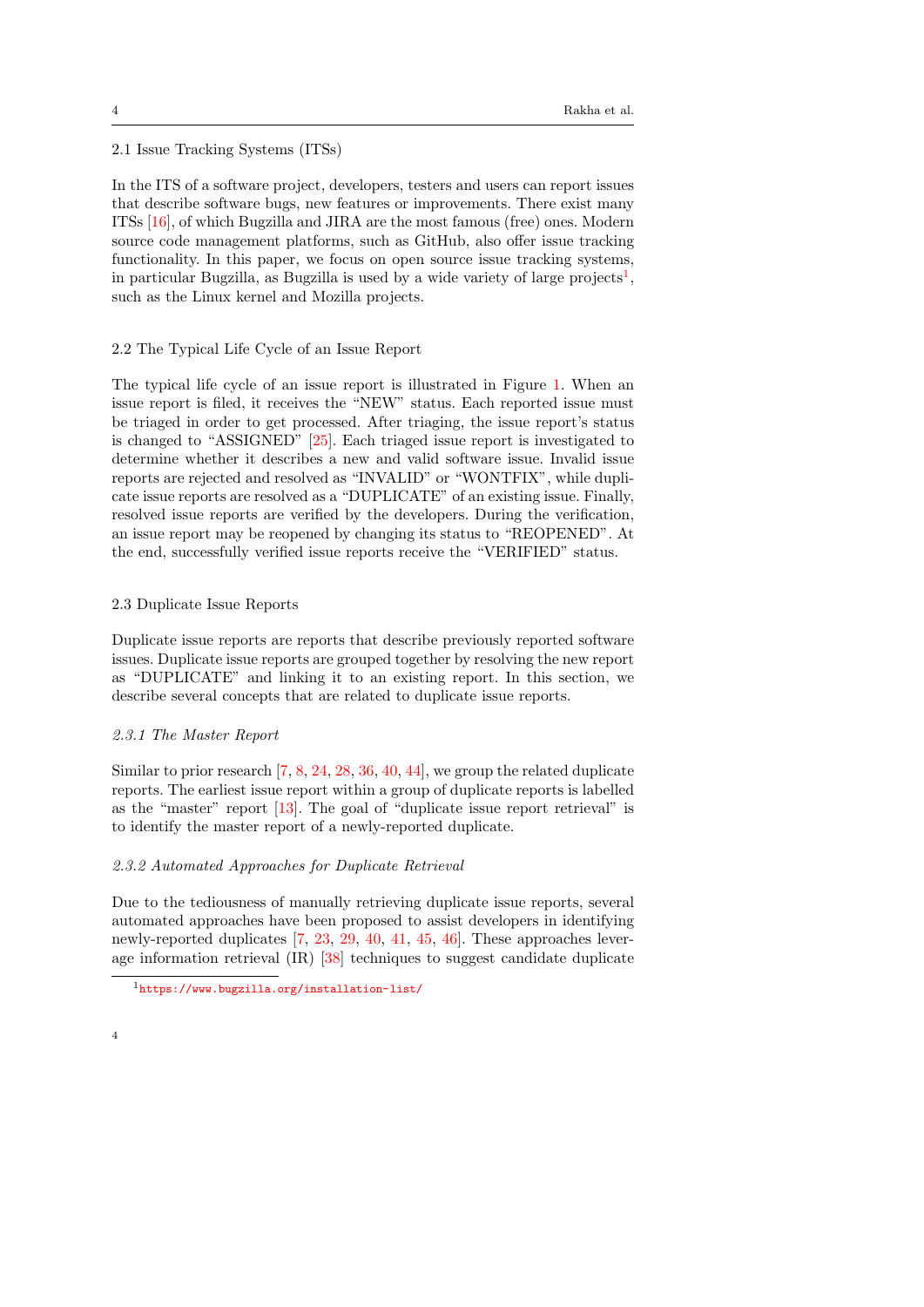reports for newly-reported issues. In fact, almost all automated approaches for the retrieval of duplicate reports depend on a derived version of the same base technique, Term Frequency-Inverse Document Frequency (TF-IDF) [\[18\]](#page-25-6). The TF-IDF technique extracts the textual content of all previously reported issues into word frequency vectors to measure the importance of a term in a text document. TF-IDF represents the ability of each term to uniquely retrieve a document in the corpus of all documents. The basic formula of TF-IDF is:

$$
TF-IDF = tf(t, d) * idf(t, D)
$$
\n<sup>(1)</sup>

Where  $tf(t, d)$  is the frequency of the term t in a document d, while  $i df(t, D)$  is the total number of documents in the corpus divided by the number of documents that have the term  $t$ . The TF-IDF vector of a document is the vector containing the TF-IDF statistic of all terms in that document. Every document in the corpus has a TF-IDF vector, allowing documents to be compared using the distance between their vectors. A similarity score between the extracted vectors is calculated using similarity measures, such as the cosine similarity [\[18\]](#page-25-6), Dice similarity [18], BLEU similarity [\[30\]](#page-25-7) or Jaccard similarity [\[20\]](#page-25-8). For each newly-reported duplicate, an automated approach suggests a list of duplicate candidates that are sorted based on the similarity score. The reporter traverses the list and retrieves the accurate duplicate candidate (if any) for the newly-reported issue.

In this paper, we employ two popular similarity measures for short text (BM25F [\[34\]](#page-26-4) and REP [\[40\]](#page-26-2)) in our experiments. In the following paragraphs, we will give a brief overview of BM25F and REP.

## 2.3.3 BM25F

BM25F [\[34\]](#page-26-4) is an advanced document similarity measure that is based on the TF-IDF vectors of documents [\[10,](#page-24-5) [34\]](#page-26-4) (which are in our case, issue reports). The BM25F measure computes the similarity between a query (i.e., the newlyreported issue) and a document (i.e., one of the previously-reported issues) based on the common words that are shared between the two reports. To compute the similarity between the two reports, BM25F uses the TF-IDF vector of each of several fields of the issue reports (e.g., title, header and description). Different degrees of importance in the retrieval process can be given by assigning weights to the vector. For example, words appearing in the summary field of an issue report may be of a greater importance than words appearing in the description field of an issue report.

To find the best matching documents for a query, BM25F ranks the documents based on their TF-IDF statistics for words in the query. The BM25F approach is similar to the full-text search<sup>[2](#page-0-0)</sup> function that is used in Bugzilla, which uses TF-IDF to retrieve duplicate issue reports based on the summary and description fields. BM25F employs several parameters that are automatically optimized using a set of already-known duplicate issue reports, to which we refer throughout this paper as the tuning data for BM25F.

<sup>2</sup><http://dev.mysql.com/doc/internals/en/full-text-search.html>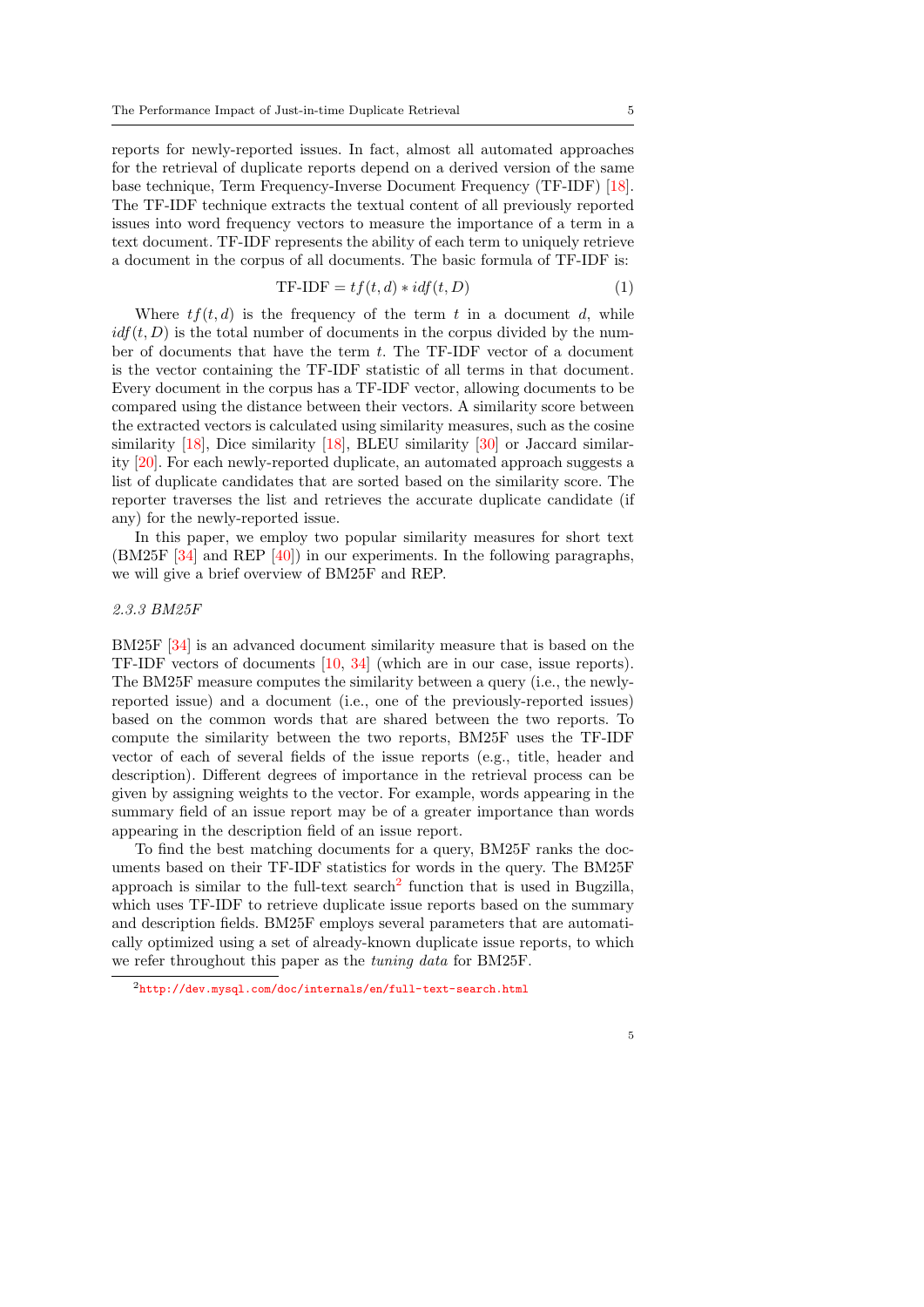# 2.3.4 REP

The REP similarity measure [\[40\]](#page-26-2) calculates the similarities between the query and a document based on seven features (two for textual fields and five for categorical fields). A feature is a measurable value of similarity between a specific field of two issue reports, such as the similarity between the summary fields of the reports. REP extends the BM25F measure by also including categorical fields (e.g., the priority) when comparing issue reports. In addition, REP also considers the frequency of shared words in the new issue report and previously-reported issues.

The two textual field features (i.e., summary and description) are calculated based on an extended TF-IDF formula of BM25F. The five categorical field features (i.e., component, priority, product, type, and version) equal one if the field value in reports that are compared is exactly the same, and zero or  $\frac{1}{1+(|v_1-v_2|)}$  (for priority and version) if they are not. For example, if the priority fields of two issue reports are 1 and 3, their feature is  $\frac{1}{1+((1-3))} = \frac{1}{3}$ . The REP approach includes a ranking function that combines the textual and categorical features as follows:

$$
REP(d, q) = \sum_{i=1}^{7} w_i \times features_i
$$
 (2)

Where  $d$  and  $q$  are the issue reports that are being compared. The variable  $w<sub>i</sub>$  is the weight for each feature. These weights are automatically optimized using a stochastic gradient descent algorithm [\[43\]](#page-27-3), which uses a set of duplicate reports to find these weights. We refer throughout this paper to that set of duplicate reports as the tuning data for REP. The features<sub>i</sub> variable holds the feature value for each of the textual and categorical fields. For each newlyreported issue, the REP function is used to retrieve a list of possible master issue reports *(candidates)*. The correct duplicate candidate *(if any)* is then selected from this list by the reporter.

While BM25F and REP themselves are not approaches for retrieving duplicate issue reports, several approaches [\[6,](#page-24-0) [7,](#page-24-1) [23,](#page-25-1) [29,](#page-25-3) [36,](#page-26-1) [40,](#page-26-2) [45,](#page-27-1) [46\]](#page-27-2) rely heavily on either BM25F or REP. Therefore, we will refer to them in this paper as the BM25F or REP approaches.

#### <span id="page-5-0"></span>2.4 JIT Duplicate Retrieval

Recent versions of ITSs offer a feature that displays a list of candidate duplicates at the time of filing a new issue. The goal of this feature is to prevent users from filing previously reported issues. For example, with the release of version 4.0, Bugzilla started using a full-text search<sup>[3](#page-0-0)</sup> at filing time to assist in the retrieval of possible duplicate reports. Figure [2](#page-6-0) shows an example of

 $3$ <http://dev.mysql.com/doc/internals/en/full-text-search.html>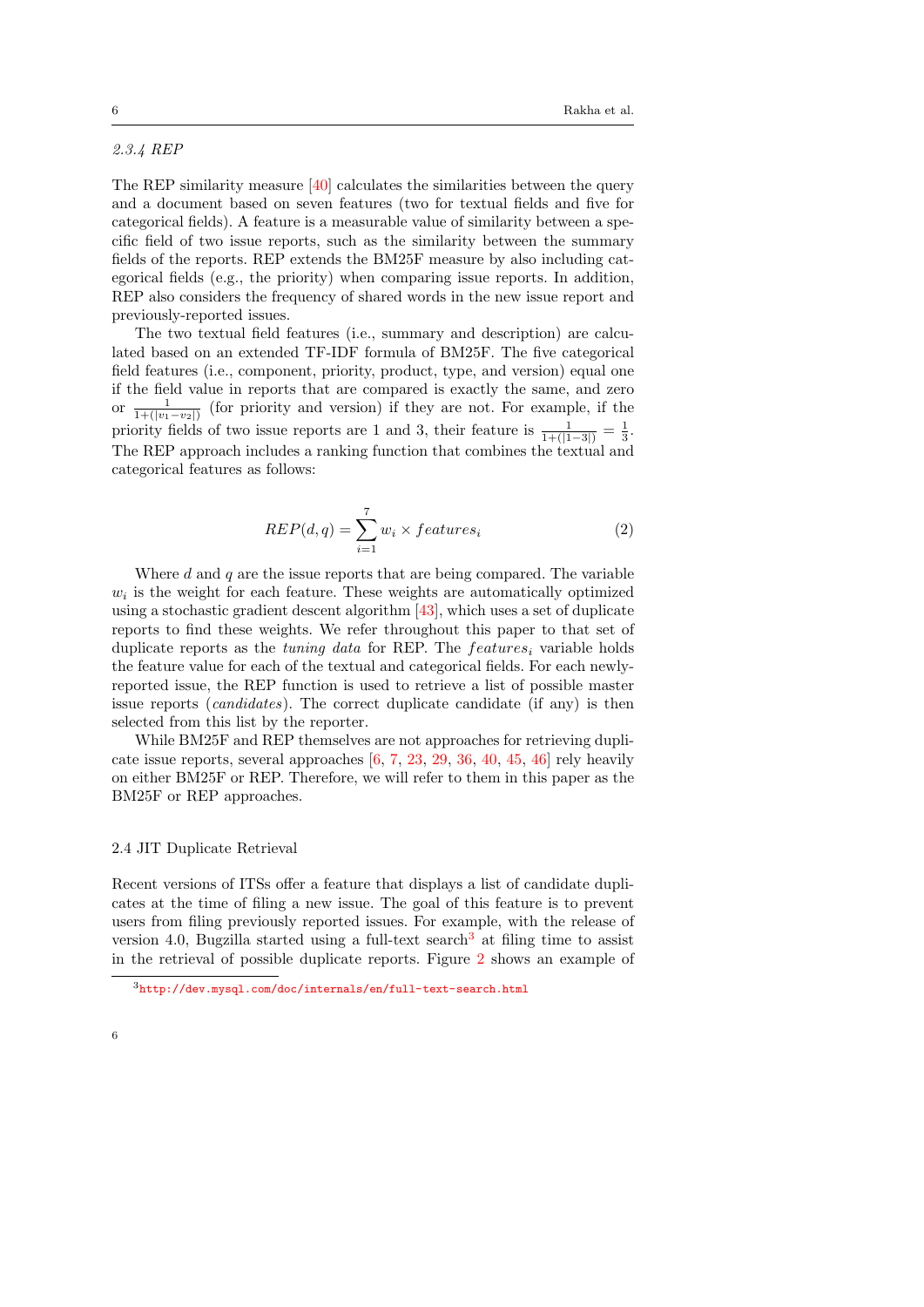<span id="page-6-0"></span>

| * Summary: error in navigation |               |                                                                                                   |                                 |                       |  |  |
|--------------------------------|---------------|---------------------------------------------------------------------------------------------------|---------------------------------|-----------------------|--|--|
| Possible<br><b>Duplicates:</b> | <b>Bug ID</b> | Summary                                                                                           | <b>Status</b>                   |                       |  |  |
|                                | 37277         | Title Area Dialog requires navigation to the<br>error message                                     | <b>CLOSED</b><br><b>FIXED</b>   | Add Me to the CC List |  |  |
|                                | 42176         | [Navigator] Invalid thread access when<br>closing a project                                       | <b>RESOLVED</b><br><b>FIXED</b> | Add Me to the CC List |  |  |
|                                | 73238         | [navigation] Create a ctrl+click navigation<br>extension point in editor                          | <b>ASSIGNED</b>                 | Add Me to the CC List |  |  |
|                                | 75271         | Tab and some of it's composite Accesskey<br>error in navigation view.                             | <b>RESOLVED</b><br><b>FIXED</b> | Add Me to the CC List |  |  |
|                                | 165527        | [Navigation] Backwards navigation accross<br>elements doesn't select last diff                    | <b>ASSIGNED</b>                 | Add Me to the CC List |  |  |
|                                | 321833        | [EditorMgmt] [navigation] Navigation Stack<br>does not work with multiple editors on same<br>file | <b>NFW</b>                      | Add Me to the CC List |  |  |
|                                | 404535        | [EditorMamt] Enabling navigation history for<br>inter tab navigation in multi page editors        | <b>NEW</b>                      | Add Me to the CC List |  |  |

Fig. 2: An example of the JIT duplicate retrieval feature in Bugzilla.

<span id="page-6-1"></span>Table 1: A list of popular ITSs and their support for JIT duplicate retrieval.

| <b>ITS</b>         | JIT duplicate retrieval feature            |
|--------------------|--------------------------------------------|
| Bugzilla           | Available from version $4.0$ [1]           |
| Jira<br>Mantis [3] | Available as plugin from version $6.0$ [2] |
| $Red$ Mine [4]     |                                            |
| Trac $[5]$         |                                            |

the JIT duplicate retrieval feature in Bugzilla. The Bugzilla feature uses the user-inputted text into the summary field of the issue report to find dupli-cate candidates<sup>[4](#page-0-0)</sup>. Such a feature was frequently requested by Bugzilla users (see  $\#22353^5$  $\#22353^5$  $\#22353^5$  in the Bugzilla project). The JIT duplicate retrieval feature in Bugzilla depends only on the contents of the summary field. In this study, we refer to the duplicate reports that are filed after the activation of the JIT duplicate retrieval feature as after-JIT duplicates. The duplicate reports that are filed before the activation of the JIT duplicate retrieval feature are referred to as before-JIT duplicates. Table [1](#page-6-1) shows a list of popular ITSs, together with their support for JIT duplicate retrieval. At the time of writing, only Bugzilla and Jira support JIT duplicate retrieval.

## 2.5 Related Work

There are several prior studies on duplicate issue reports and the automated retrieval of such reports. In this section, we survey work that is related to our study.

<sup>4</sup><https://github.com/bugzilla/bugzilla/blob/master/Bugzilla/Bug.pm#L599> <sup>5</sup>[http://bugzilla.mozilla.org/show\\_bug.cgi?id=22353](http://bugzilla.mozilla.org/show_bug.cgi?id=22353)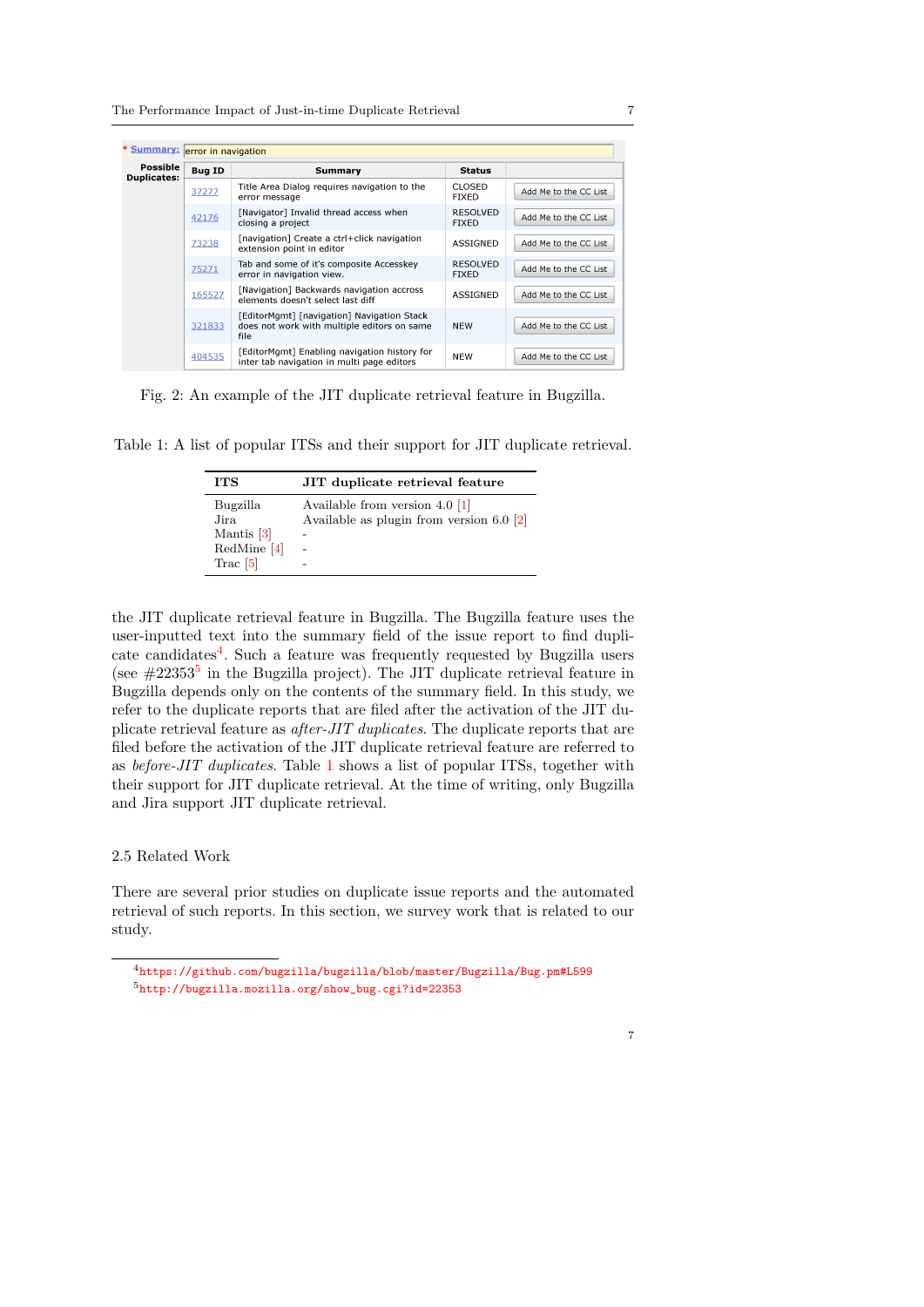## 2.5.1 Empirical Studies of Duplicate Issue Reports

Duplicate issue reports represent a large portion of issue reports. Anvik et al. [\[8\]](#page-24-3) reported that 20-30% of the issue reports in Eclipse and Firefox respectively are duplicates. Cavalcanti et al. [\[17\]](#page-25-9) found that duplicate reports represent 32%, 43%, and 8% of all the reports in Epiphany, Evolution and Tomcat, respectively. Bettenburg et al. [\[13\]](#page-24-4) found that merging the information across duplicate reports produces additional useful information over using the information from a single report. In particular, they identify that before reports are identified as duplicates, different reporters with different ideas and suggestions may describe the same problem in different ways. Often, each of those ways contains partly unique information, which can contribute to getting a better description of the issue when merged.

#### 2.5.2 Automated Retrieval of Duplicate Issue Reports

Many automated approaches have been proposed to retrieve duplicate issue reports. Runeson et al. [\[36\]](#page-26-1) proposed a natural language processing approach to automatically rank duplicate candidates based on textual similarity. Issue reports are considered as text documents. The textual contents of the issue reports are preprocessed (i.e., using tokenization, stemming and stop word removal [\[32\]](#page-26-6)) then a vector of term (word) frequencies (TF) is calculated for each issue report. Wang et al. [\[44\]](#page-27-0) extended the work of Runeson et al. by not only considering TF, but also the inverse document frequency (IDF). In addition, Wang et al. considered the execution traces that are contained in the issue reports as one of the features to retrieve duplicate issue reports. Jalbert et al. [\[24\]](#page-25-2) proposed a tool that computes the similarity between issue reports using textual features. Jalbert et al.'s approach used textual similarity combined with the non-textual features that are included in an issue report such as the product, component, version, and platform on which the reported issue occurs. Jalbert et al.'s approach leverages linear regression to predict the status of duplicate issue reports. Sureka et al. [\[42\]](#page-26-7) use a character n-gram (see Section [3.3\)](#page-11-0) approach to measure the text similarity between the titles and descriptions of issue reports. Sureka et al.'s approach is evaluated on 2,270 randomly selected reports from the Eclipse project. Sureka et al.'s approach does not use language-dependent preprocessing, such as stemming or stop word removal.

Sun et al. [\[41\]](#page-26-5) built a discriminative model to determine if two issue reports are duplicates. The output of the model is a probability score which is used to determine the likelihood that an issue is a duplicate. Later, Sun et al. [\[40\]](#page-26-2) extended the BM25F similarity measure [\[34\]](#page-26-4) to support long queries (such as the full content of a duplicate issue report). In addition, Sun et al. proposed a ranking function, REP, that combines both the extended BM25F and categorical information for the retrieval of duplicate issue reports. Nguyen et al. [\[29\]](#page-25-3) proposed an approach called DBTM to measure the similarity between issue reports sharing the same LDA topics [\[37\]](#page-26-8). Alipour et al. [\[7\]](#page-24-1) and Aggarwal et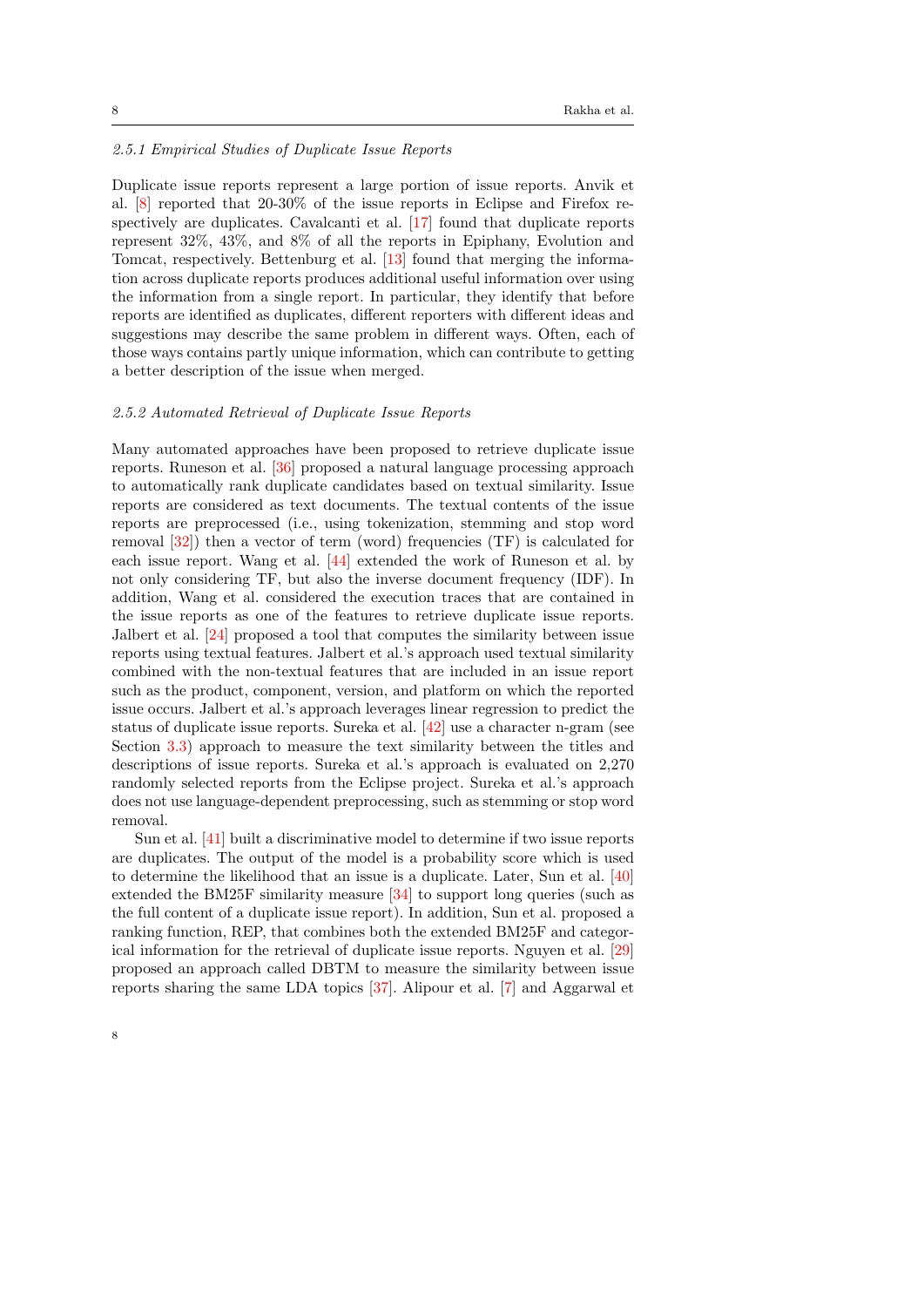al. [\[6\]](#page-24-0) proposed approaches that incorporate software contextual features. The creation of the contextual features includes manual labeling of software text books chapters. A word list is created from each chapter using the labeled Latent Dirichlet Allocation (labeled-LDA).

Banerjee et al. [\[9\]](#page-24-9) use a random forest classifier along with 24 document similarity measures to retrieve duplicate reports. Borg et al. [\[15\]](#page-24-10) studied if duplicate retrieval can be done by an off-the-shelf search engine, Apache Lucene. They found that Apache Lucene is a good candidate for retrieving duplicate issue reports. In addition, they found that assigning more weight to the title of an issue report can significantly improve duplicate retrieval. Borg and Runeson [\[14\]](#page-24-11) showed how recommender systems can be used for retrieving duplicate issue reports.

Hindle [\[22\]](#page-25-10) proposed a JIT duplicate retrieval feature for ITSs that is based on continuous querying (i.e., the feature asks many queries against a system while the user is typing, instead of a single query after entering the report title). He showed that the performance of continuous querying is not as high as that of a single query, but that continuous querying still can be useful for preventing duplicate issue reports from being submitted. Hindle's work is different from ours as we studied the real-world impact of the JIT duplicate retrieval feature over a long period of time, whereas Hindle evaluated his feature in experiments.

# 2.5.3 Revisiting the Performance Evaluation of Automated Approaches for the Retrieval of Duplicate Issue Reports

In our prior work [\[33\]](#page-26-0), we conducted an empirical study on the needed effort for the retrieval of duplicate issue reports. We identified that 50% of the duplicate issue reports are straightforward to retrieve manually. Therefore, it is important that an automated approach for retrieving duplicate issue reports is capable of retrieving effort-consuming duplicates. We recommended that automated approaches for retrieving duplicate issue reports should consider the needed effort for the retrieval of duplicates in their evaluation.

In addition, we identified several flaws in the way in which approaches for retrieving duplicate issue reports are evaluated [\[32\]](#page-26-6). First, the evaluation is usually done on only a subset of issue reports. Therefore, duplicate issue reports with old master reports, which are more difficult to retrieve, are not included in the evaluation. Hence, the performance of the evaluated approach is often overestimated. Second, prior work usually reports a single performance value when evaluating an approach. Our work [\[32\]](#page-26-6) showed that a range of performance values needs to be given in order to describe the performance of an approach accurately. We proposed a more realistic evaluation for automated approaches for retrieving duplicate issue reports.

## 2.5.4 Data Selection for Performance Evaluation

Prior work uses different issue reports from the ITSs for their performance evaluation. Table [2](#page-9-1) shows an overview of prior research based on the data that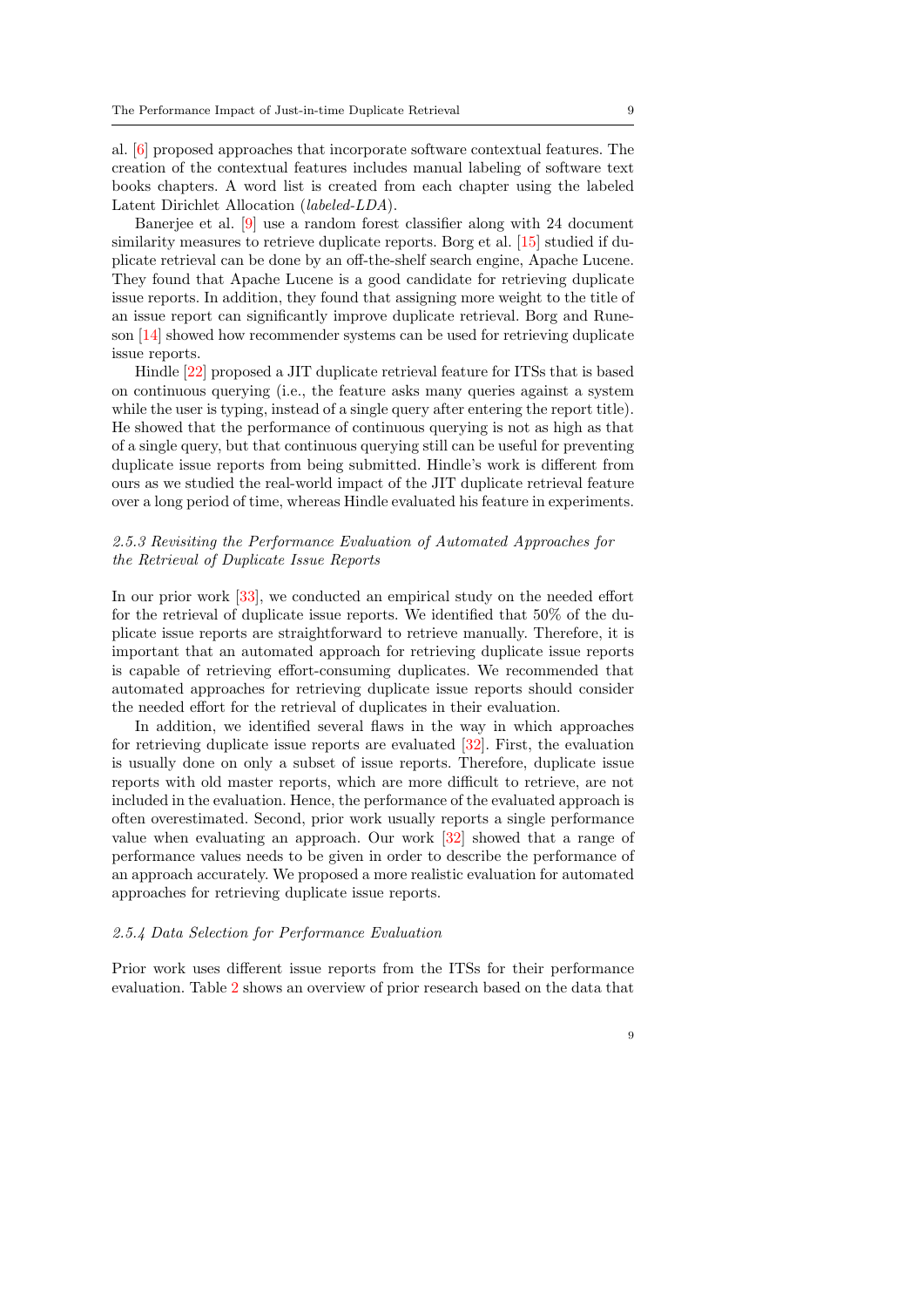<span id="page-9-1"></span>

| Study                   | Before-JIT Data | After-JIT Data |
|-------------------------|-----------------|----------------|
| Runeson et al. [36]     |                 |                |
| Jalbert et al. $[24]$   |                 |                |
| Wang et al. $[44]$      |                 |                |
| Sun et al. $ 41 $       |                 |                |
| Sureka et al. [42]      |                 |                |
| Sun et al. $ 40 $       |                 |                |
| Nguyen et al. $[29]$    |                 |                |
| Cavalcanti et al. [17]  |                 |                |
| Rakha et al. [33]       |                 |                |
| Aggarwal et al. $[6]$   |                 |                |
| Banerjee et al. $[9]^*$ |                 |                |
| Rakha et al. [32]       |                 |                |

<sup>∗</sup> Banerjee et al. [\[9\]](#page-24-9) mixed Before-JIT and After-JIT in the same evaluation

Table 2: A summary of prior research based on their usage of before-JIT and after-JIT duplicate reports in their evaluation (ordered by publication date).

was used. We observe that almost all studies were applied on issues that were reported before the activation of the JIT duplicate retrieval feature. However, in this paper we show that future research needs to focus on after-JIT duplicates as these duplicates are more representative of the reports with which developers deal nowadays.

In contrast to prior work, we focus on highlighting the differences between before and after-JIT duplicates. In addition, we study how prior work is affected by these differences.

## <span id="page-9-0"></span>3 Experimental Setup

In this section, we present the projects that we studied and our process for collecting data for our experiments.

#### <span id="page-9-2"></span>3.1 Studied Projects:

In this paper, we selected the studied projects based on the following criteria:

- 1. Project uses the JIT duplicate retrieval feature: the project uses an ITS that has the JIT duplicate retrieval feature activated for at least a year.
- 2. Project has a considerable ratio of duplicates: the project has a considerably large portion of duplicate issue reports (i.e., 20-30% of all the issue reports).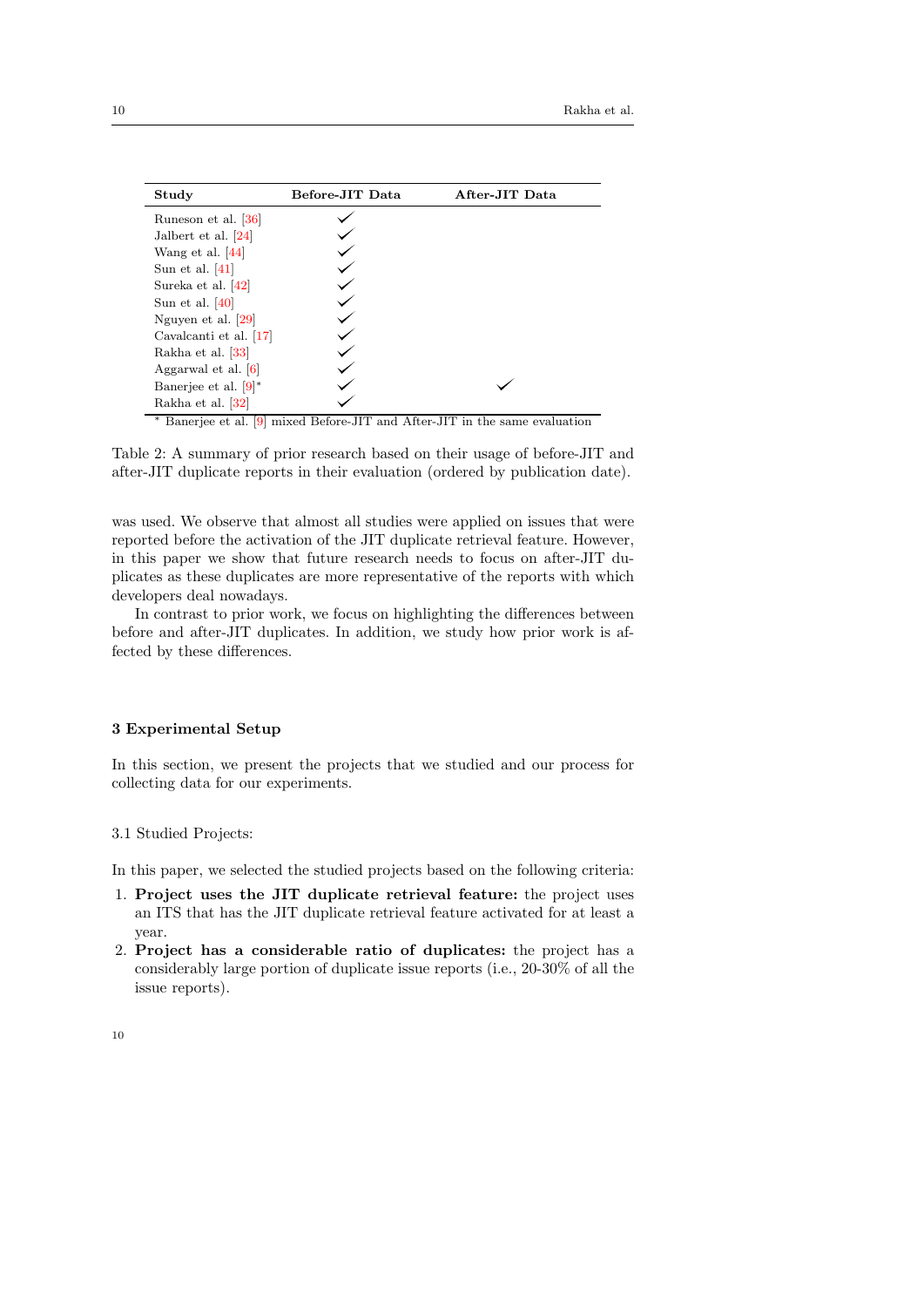Studied Project Before-JIT issue reports After-JIT issue reports Total Duplicates (%) Total Duplicates (%) Mozilla-Firefox 93,941 28,647 (30%) 56,615 10,312 (18%)<br>Mozilla-Core 176,742 40,256 (23%) 119,998 11,931 (10%) Mozilla-Core 176,742 40,256 (23%) 119,998 11,931 (10%)<br>
Eclipse-Platform 89.876 15.962 (18%) 11.536 1.399 (12%) Eclipse-Platform

<span id="page-10-0"></span>Table 3: The number of analyzed duplicate issue reports in each studied project.

For the experiments in this paper, we selected issue reports from the three largest software projects from the ITSs of the Mozilla and Eclipse foundation (Mozilla-Firefox, Mozilla-Core and Eclipse-Platform). Both the Mozilla<sup>[6](#page-0-0)</sup> and Eclipse<sup>[7](#page-0-0)</sup> foundation started using Bugzilla 4.0, including the JIT duplicate retrieval feature, in 2011. We assume that Mozilla uses Bugzilla's latest stable version since Bugzilla is a Mozilla-sponsored project. The studied projects are known to have a considerable portion of duplicate reports [\[13,](#page-24-4) [33\]](#page-26-0). In addition, Mozilla and Eclipse projects' issue reports have been frequently used by prior research when studying automated approaches for the retrieval of duplicate reports [\[7,](#page-24-1) [8,](#page-24-3) [12,](#page-24-12) [33,](#page-26-0) [40\]](#page-26-2).

We crawled the issue reports' XML files for the studied projects up to 31-Dec-2015. Then, we parsed the XML files for the further analysis that is presented in this paper. Table [3](#page-10-0) shows the number of duplicate reports for each studied software project. We ignored issues that were reported in 2011 to leave a time buffer for the ITS's users to get familiar with the usage of the new JIT duplicate retrieval feature. The issue reports and our scripts are available in our online appendix [\[31\]](#page-25-11).

#### 3.2 Pre-processing of Issue Reports

In this paper, we executed the same text pre-processing implementation that was used by Sun et al. [\[40\]](#page-26-2) and Nguyen et al. [\[29\]](#page-25-3):

- Parsing tokens: parsing the text sentences into words based on a selected delimiter, such as space or comma.
- Stemming: reducing the words to their root. For example, the words "developers" and "development" are reverted to the stem base "develop".
- Removing stop words: removing common words in the used language (i.e., English) that do not add value to the retrieval of duplicate candidates, such as "the", "are", and "is".

We applied the same pre-processing steps for all studied issue reports. For a more precise description of these steps, we refer to our replication package [\[31\]](#page-25-11).

 $6$ <https://www.bugzilla.org/news/>

<sup>7</sup>[https://bugs.eclipse.org/bugs/show\\_bug.cgi?id=359299](https://bugs.eclipse.org/bugs/show_bug.cgi?id=359299)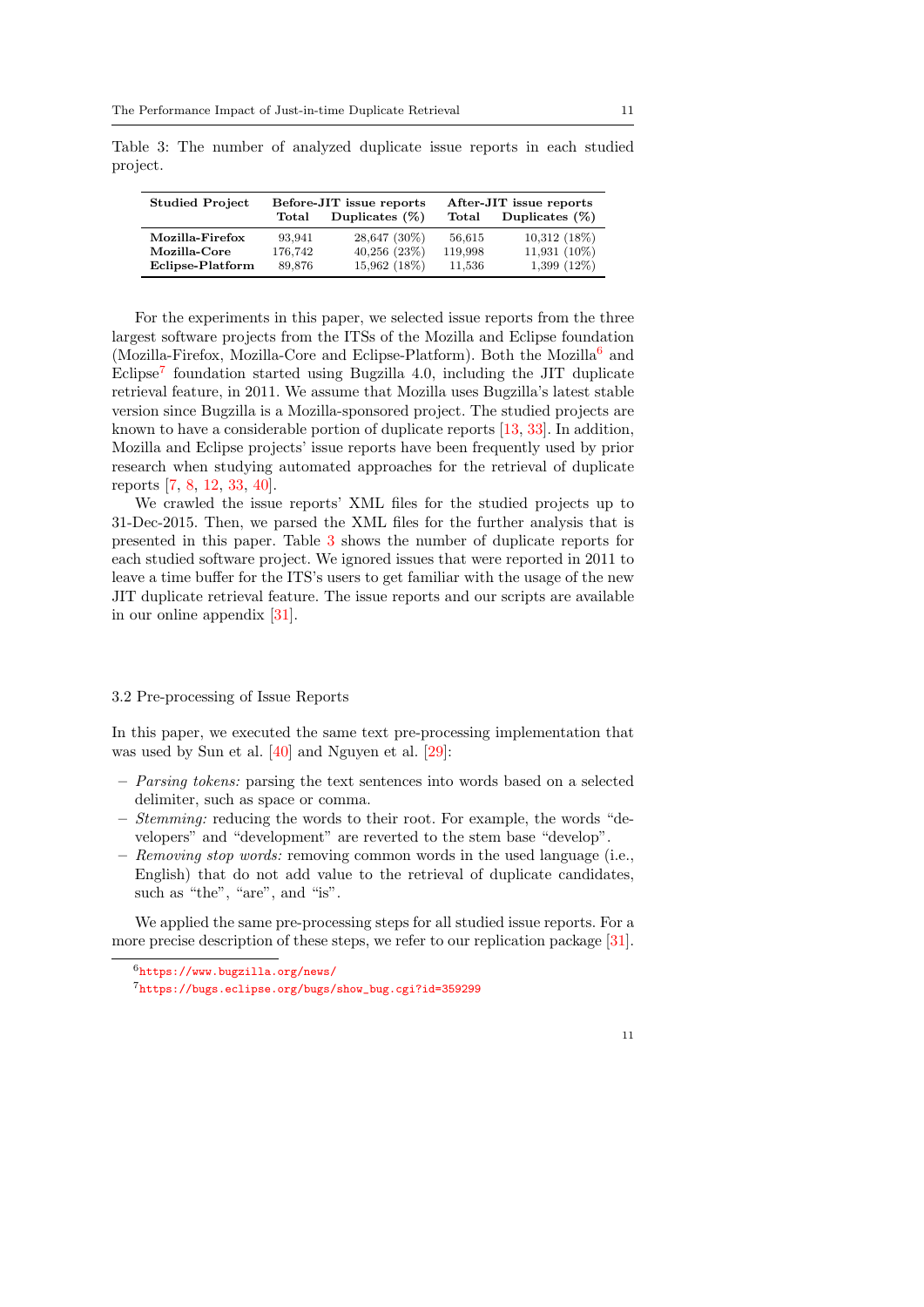<span id="page-11-0"></span>3.3 Studying the Characteristics of Duplicate Reports Before and After the Activation of the JIT Duplicate Retrieval Feature

We examine the characteristics of duplicates using the following metrics:

- 1. Ratio of duplicates: This ratio is the proportion of issue reports that are duplicates within a month  $[8, 13]$  $[8, 13]$  $[8, 13]$ . We divide the number of duplicate issues that are reported within one particular month by the total number of reported issues in that month. We study the ratio of duplicates before and after the activation of the JIT duplicate retrieval feature to examine the impact of the feature on the number of duplicates. We expect that the ratio of duplicates decreases after the activation of the JIT duplicate retrieval feature, because the goal of this feature is to reduce this ratio.
- 2. Identification delay: As suggested by our prior work [\[33\]](#page-26-0), the identification delay is the time in days from triaging to resolving an issue report as a duplicate. We study this time as it is an indication of how long it takes developers to identify a duplicate. We expect that duplicate reports after the activation of the JIT retrieval feature need more time to be retrieved, because more time may be spent on less similar duplicates [\[33\]](#page-26-0).
- 3. Number of Comments: As suggested by our prior work [\[33\]](#page-26-0), the number of comments is the total number of comments on an issue report until the time of its resolution as a duplicate report. Auto-generated comments are filtered out from the number of comments (i.e, auto-generated comments for attachments or \*\*\*This issue has been marked as a duplicate of  $\#^{***}$ ). We study the number of comments because it is a relatively reasonable proxy of the spent effort on deciding whether an issue report is a duplicate one. We expect that duplicate reports after the activation of the JIT retrieval feature would require more discussion, because after-JIT duplicates may be less textually similar to the master report, making it harder to identify them as a duplicate.
- 4. Textual similarity: Textual similarity plays a significant role in the automated retrieval of duplicate reports, since state of the art automated approaches for retrieval of duplicates, such as BM25F or REP, rely heavily on textual similarity. Generally, the most similar duplicates to their masters are easier to retrieve for current state of the art automated approaches. In addition, dissimilar duplicates need more effort to be manually identified [\[33\]](#page-26-0). As suggested by our prior work [\[33\]](#page-26-0), we reuse the trigram textual similarity [\[26,](#page-25-12) [42\]](#page-26-7) to highlight the differences in the duplicate reports' similarity to their master reports. The trigram algorithm works by dividing a piece of text into a vector of strings with three letters each (i.e., also called trigrams). For example, the string "new error" has the trigrams "new", "ew\_", "w\_e", "\_er", "err", "rro", and "ror" where an underscore "." marks a space. At the end, the two compared texts will have two sets of trigrams with no repetitions. The similarity score between the two sets is equal to the number of trigrams in common divided by the total number of trigrams. The similarity score ranges between 0 and 1 (i.e., identical texts have a score of 1). First, we removed all the special characters, dou-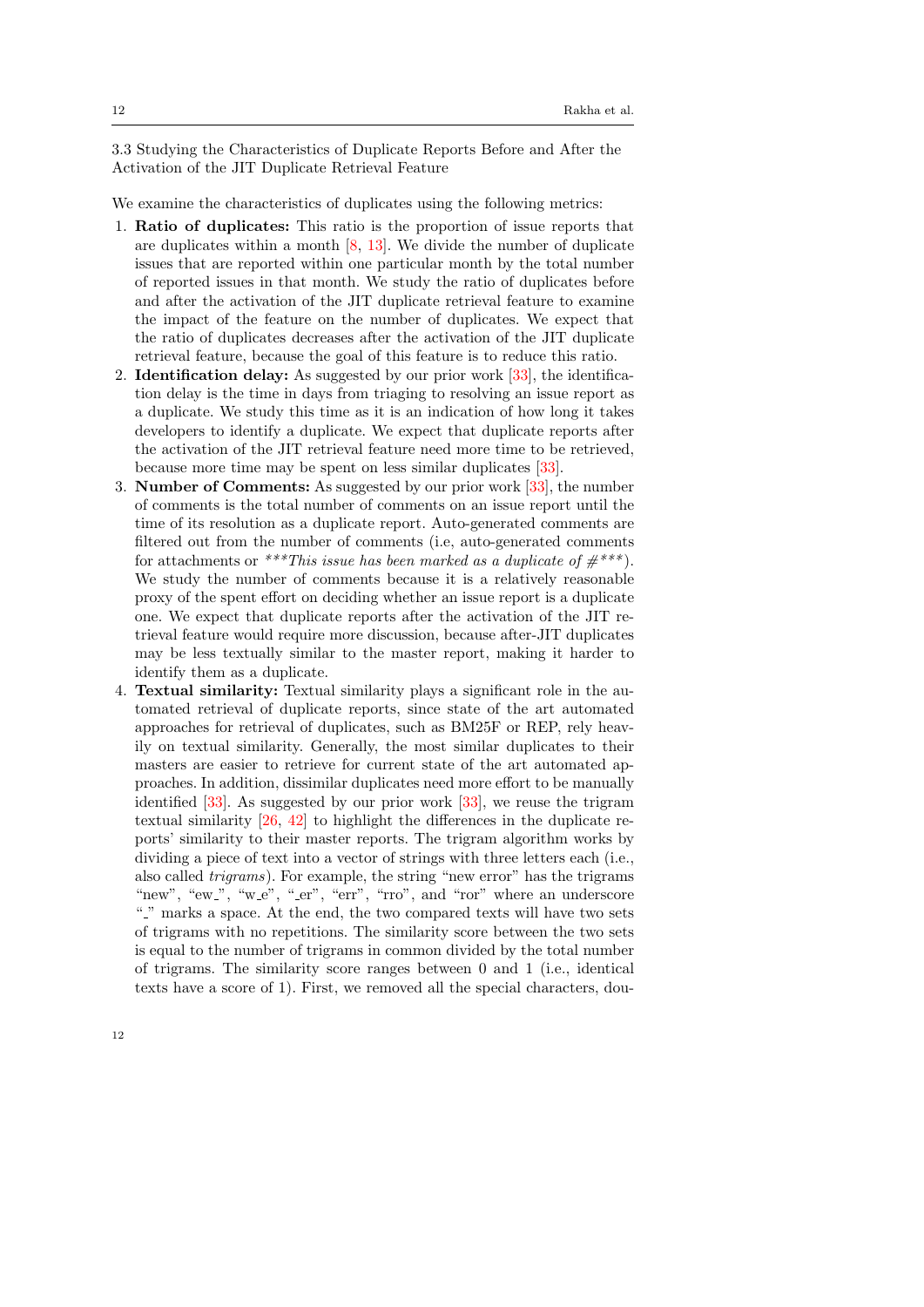ble spaces and converted all the text to lowercase. Then, we applied the trigram algorithm to calculate the similarity between the description fields of the duplicate issue reports and their masters. We expect that highly similar duplicates would be noted by the JIT duplicate retrieval feature and hence would not be filed and would not exist in the data.

#### 3.4 Performance Evaluation Measures

In this study, we computed two frequently used performance measures to evaluate the studied automated approaches for the retrieval of duplicate issue reports [\[23,](#page-25-1) [29,](#page-25-3) [40,](#page-26-2) [41\]](#page-26-5): 1) Recall rate, and 2) Mean Average Precision (MAP). The Recall rate is defined as:

$$
Recall_{\text{topN}} = \frac{retrieved_{topN}}{retrieved_{topN} + missed_{topN}}
$$

where  $retrieved<sub>topN</sub>$  is the number of duplicate reports that successfully had their master reports retrieved in the *topN* ranked list of candidates, and  $missed_{topN}$  is the number of duplicate reports that did not have their master reports retrieved in the  $topN$  candidates list. The larger the number of correctly retrieved master report candidates, the higher the Recall rate. The Recall rate value ranges from 0 to 1. In this paper, we study the top-5 and top-10 Recall rates.

The MAP measure indicates in which rank the correctly retrieved duplicate candidate is found in the returned list of candidates. The MAP is measured as follows:

$$
MAP = \frac{1}{Q} \sum_{n=1}^{Q} \frac{1}{rank(n)}
$$

where Q is the total number of accurately-found duplicate candidates, and rank is the position of the master report in the list. The MAP value ranges from 0 to 1. A MAP value of 1 means that the accurate candidates appear on the first rank of the returned list all the time. To reduce the computational complexity of the experiments in this study, we limited the MAP calculation to a list size of 1,000 candidates.

In this paper, we used the BM25F and REP implementations that were provided by Sun et al<sup>[8](#page-0-0)</sup>.

#### <span id="page-12-0"></span>4 Experimental results

In this section, we present the results of our experiments. For each research question, we discuss the motivation, approach and results.

<sup>8</sup><http://www.comp.nus.edu.sg/~specmine/suncn/ase11/index.html>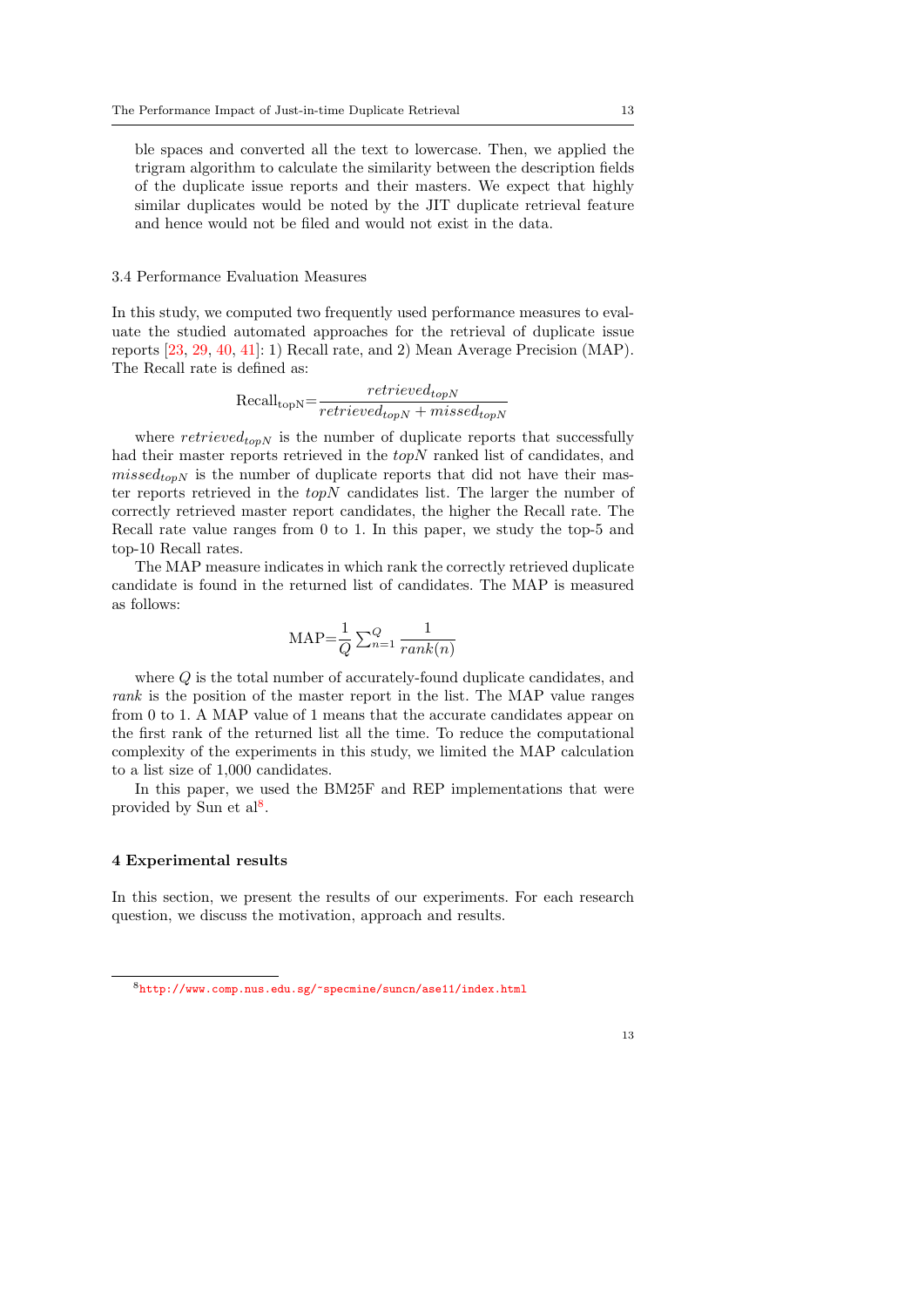# RQ1: How do the characteristics of duplicates differ before and after the activation of the just-in-time duplicate retrieval feature?

Motivation. The manual retrieval of duplicate issue reports is a tedious task [\[8,](#page-24-3) [11,](#page-24-13) [12,](#page-24-12) [33\]](#page-26-0). Therefore, many prior studies have proposed automated approaches to assist in the retrieval of duplicate reports [\[6,](#page-24-0) [7,](#page-24-1) [23,](#page-25-1) [24,](#page-25-2) [29,](#page-25-3) [36,](#page-26-1) [40,](#page-26-2) [44\]](#page-27-0). In addition, recent versions of ITSs provide a JIT duplicate retrieval feature (see Section [2.4\)](#page-5-0), which shows a list of candidate duplicates for each report at filing time. In the evaluation of the proposed approaches, prior work never considered the possible impact of the JIT duplicate retrieval feature on the duplicate reports that end up in the ITS. In this paper, we study this impact. First, we compare the characteristics of before and after-JIT duplicates in this RQ. Examining the differences between before and after-JIT duplicates can lead to insights about whether future studies should take into account the impact of the JIT duplicate retrieval feature when collecting data for the performance evaluation of the automated approaches.

Approach. In order to study the impact of the JIT duplicate retrieval feature, we compared the characteristics of the before-JIT and after-JIT duplicates. We divided the issue reports into two groups. The first group includes all the issue reports prior to 2011 (i.e., the before-JIT duplicates), while the second group includes all the issue reports after 2011 (i.e., the after-JIT duplicates). As mentioned in Section [3.1,](#page-9-2) we do not use the issue reports that were filed in 2011 to leave a time buffer for the ITS's users to get familiar with the JIT duplicate retrieval feature. For all the studied projects, we have four years of issue reports that were reported after the activation of the JIT duplicate retrieval feature. We explored the differences in characteristics between the duplicate reports before and after the activation of the JIT duplicate retrieval feature through the characteristic metrics (Ratio of duplicates, Identification delay, Number of comments and Textual similarity) that were presented in Section [3.3.](#page-11-0)

For each metric, we compared the two groups using the Mann-Whitney U statistical test [\[19\]](#page-25-13). We use the following hypotheses:

 $H_0$ = The two groups of duplicate reports have similar metric values.

 $H_1$ = The two groups of duplicate reports have different metric values.

We reject H<sub>0</sub> and accept H<sub>1</sub>, when  $p < 0.01$ . In addition, we calculated the effect size, as the effect size quantifies the difference between the two group distributions. We used *Cliff's Delta* as it does not require the distributions normality assumption to quantify the effect size [\[27\]](#page-25-14). The following thresholds are used for *Cliff's Delta (d)* [\[35\]](#page-26-9):

|  | $\begin{cases} \text{negligible} & \text{for} \  d  \leq 0.147 \\ \text{small} & \text{for} \ 0.147 <  d  \leq 0.33 \\ \text{medium} & \text{for} \ 0.33 <  d  \leq 0.474 \end{cases}$ | (3) |
|--|----------------------------------------------------------------------------------------------------------------------------------------------------------------------------------------|-----|
|  | $\left  \text{large} \right $ for $0.474 <  d  \leq 1$                                                                                                                                 |     |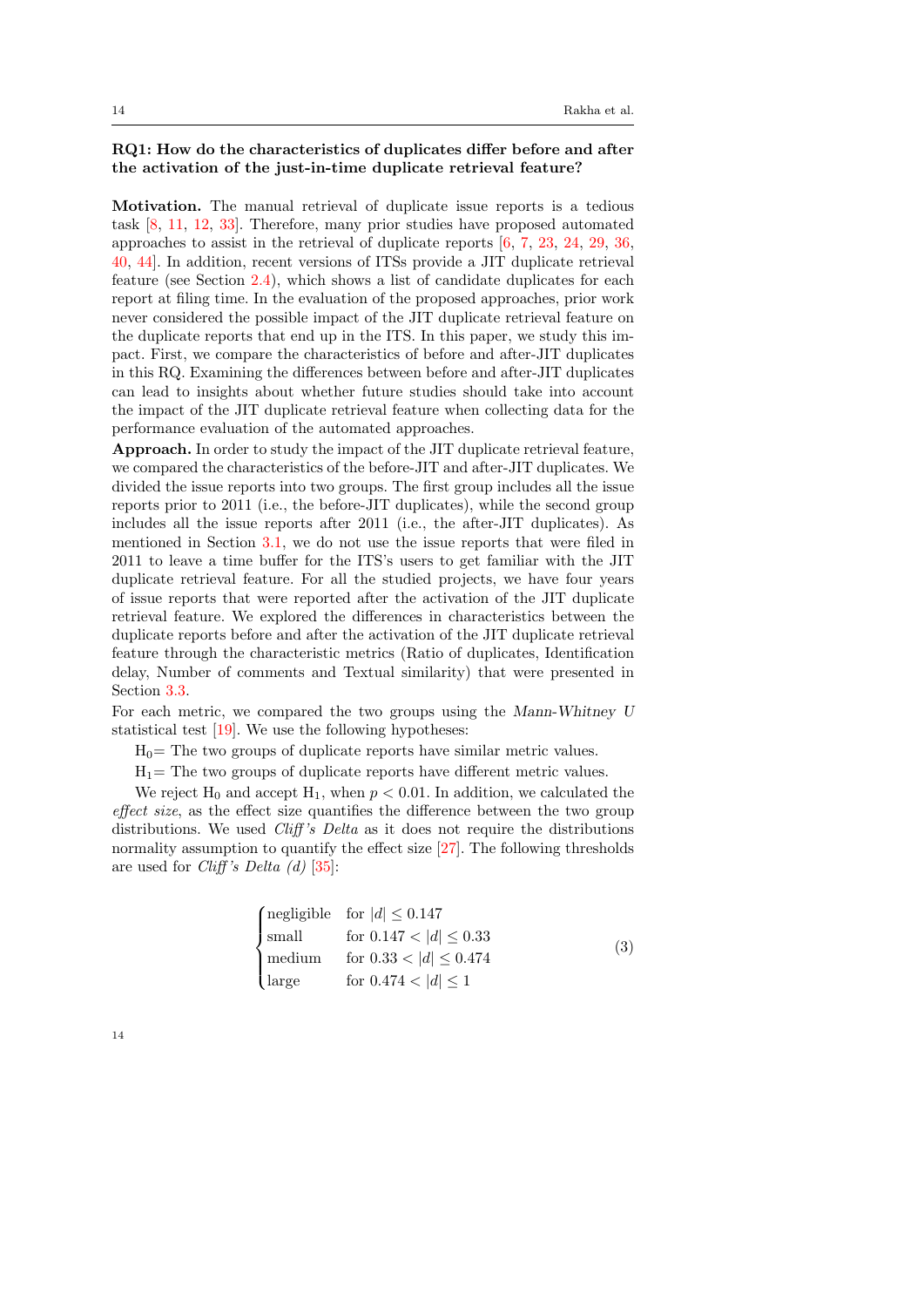<span id="page-14-3"></span><span id="page-14-2"></span><span id="page-14-1"></span><span id="page-14-0"></span>

Fig. 3: A comparison of the characteristics of duplicate reports before and after the activation of the JIT duplicate retrieval feature for the studied projects. Note that all the axes are in a logarithmic scale.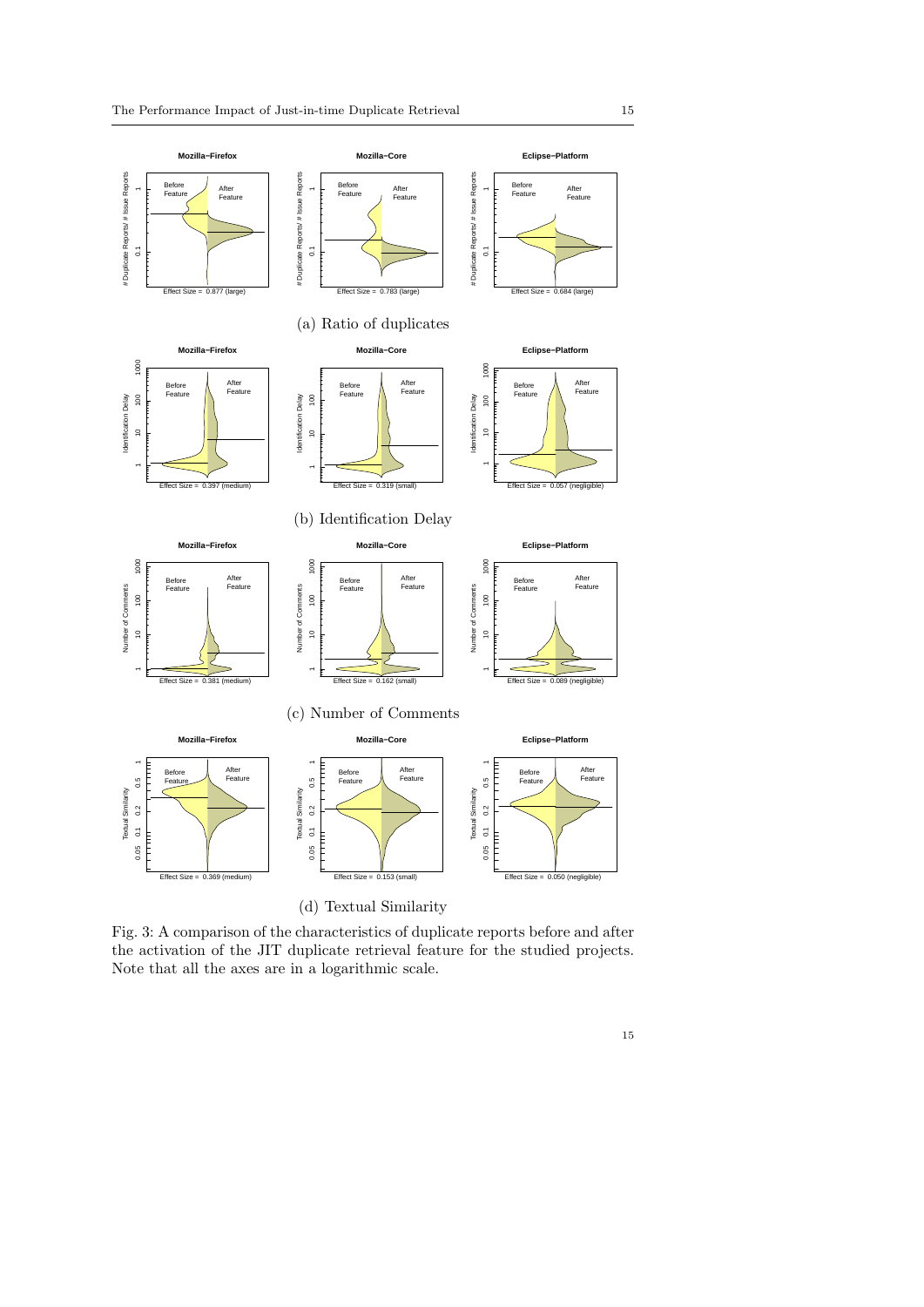☎

✆

Results. Significantly less duplicate reports end up in an ITS after the activation of the JIT duplicate retrieval feature. Figure [3a](#page-14-0) shows the distributions of the ratio of before-JIT and after-JIT duplicates. For all the studied projects, the ratio of the after-JIT duplicates is significantly lower than the ratio of the before-JIT duplicates. We observe that the effect size for all projects is large. This result indicates that there is a correlation between the activated JIT duplicate retrieval feature and the ratio of duplicates. However, the ratio of the after-JIT duplicates to the overall issues can still reach large values (e.g., 43% for Mozilla-Firefox and 22% for Eclipse-Platform). Therefore, activating a more advanced automated approach as the JIT duplicate retrieval feature is still a worthwhile goal for next generation ITSs.

After-JIT duplicates have a significantly larger identification delay than before-JIT duplicates and need more comments to be manually identified. Figures [3b](#page-14-1) and [3c](#page-14-2) show the distributions of the identification delay and number of comments for the studied projects. We observe a significant increase in the needed effort for identifying duplicate reports with small (Mozilla-Core) and medium (Mozilla-Firefox) effect sizes. However, the Eclipse-Platform has a significant difference with a negligible effect size. From our manual investigation, one possible explanation for our finding is that Eclipse-Bugzilla allows the filing of issue reports through a secondary form that uses the default form rather than the JIT duplicate retrieval fea- $\textrm{ture}^9$  $\textrm{ture}^9$ .

After-JIT duplicates share a significantly smaller textual similarity with their master reports. Figure [3d](#page-14-3) shows the distributions of the textual similarity of the duplicate reports of the studied projects. We observe that after-JIT duplicates share a smaller textual similarity with their masters than before-JIT duplicates (with medium and small effect size).

The JIT duplicate retrieval feature removes the trivial textually-similar duplicates but other duplicates which are hard to retrieve remain. Given that automated approaches rely heavily on textual similarity, we believe that future ITSs need to employ additional techniques to retrieve duplicates. In the following RQ, we delve deeper into our observations about current automated approaches for the retrieval of duplicates.

# RQ2: How does the just-in-time duplicate retrieval feature impact the performance evaluation of state of the art automated approaches for the retrieval of duplicate issue reports?

Motivation. As shown in RQ1, the characteristics of after-JIT reports differ significantly from the characteristics of before-JIT duplicates. In this RQ, we

 $\overline{a}$ 

✝

 $^{9}$ Issue $\# 393235$ : [https://bugs.eclipse.org/bugs/show\\_bug.cgi?id=393235](https://bugs.eclipse.org/bugs/show_bug.cgi?id=393235). We manually verified that this issue still persists.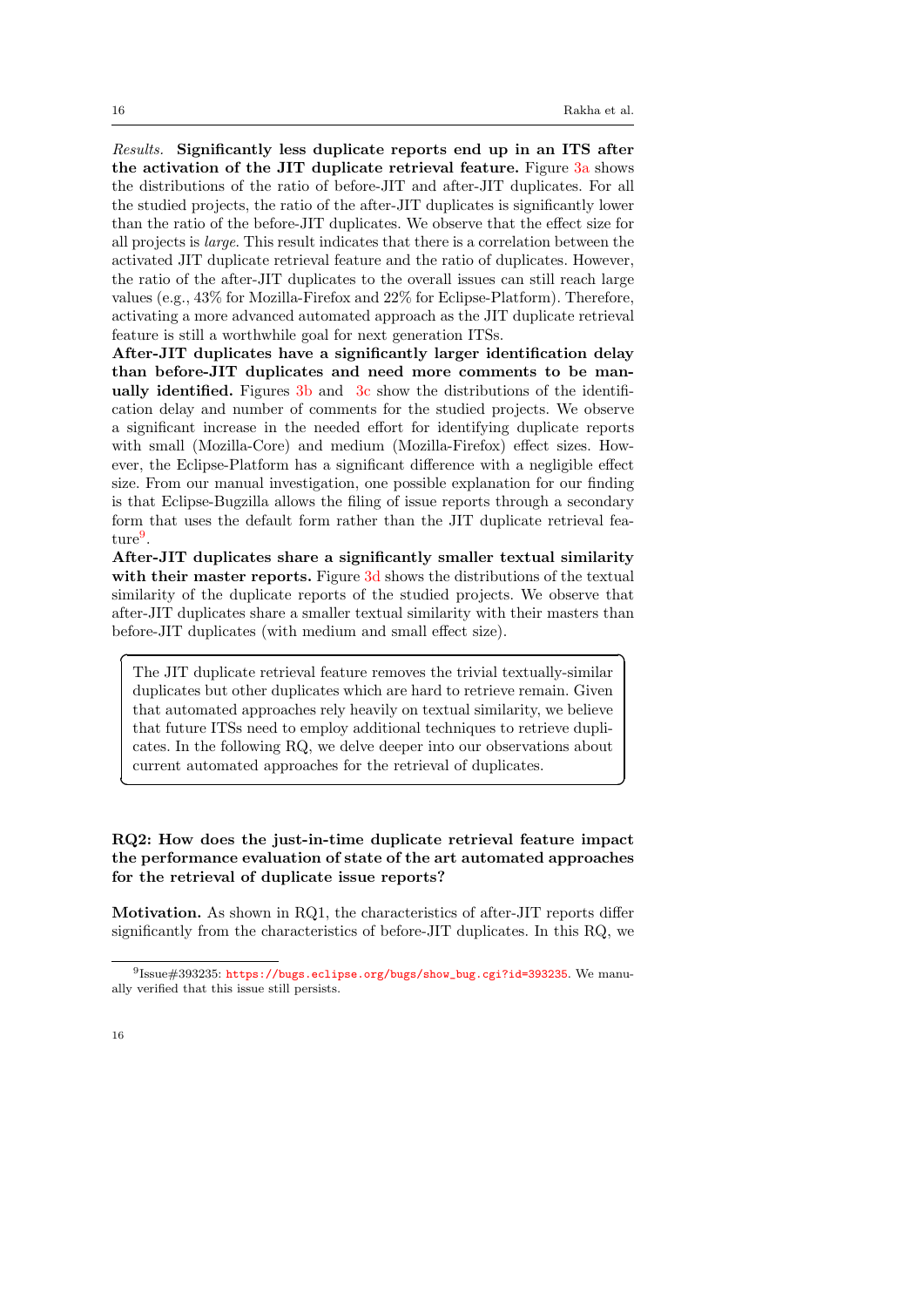<span id="page-16-0"></span>

Fig. 4: The selection of data chunks before and after the activation of the JIT duplicate retrieval feature.

study whether these different characteristics impact the performance of existing automated approaches for the retrieval of duplicate issue reports. If the performance is affected, knowing so is important for the evaluation of future approaches, and would indicate that previously reported results might not hold for feature deployments.

Approach. In this RQ, we compare the performance of the BM25F and REP approaches when evaluated on before-JIT and after-JIT duplicates. First, we randomly picked 100 chunks of before-JIT duplicates and 100 chunks of after-JIT duplicates from the studied ITSs (similar to our prior work [\[32\]](#page-26-6)). Each chunk of data is of one year-length (see Figure [4\)](#page-16-0) and consists of all issue reports that are reported in one year. For each studied project, we can select from a large number of chunks of data with a one-year length (e.g., January 2010 to December 2010 and February 2010 to January 2011 are considered different chunks). For each studied chunk, we used the first 200 duplicates of that chunk to tune the approach [\[6,](#page-24-0) [23,](#page-25-1) [26,](#page-25-12) [29,](#page-25-3) [40\]](#page-26-2), then we calculated the performance of the BM25F and REP approaches on the remaining duplicates in that chunk. We used the same tuning algorithm that was used by prior research [\[29,](#page-25-3) [40\]](#page-26-2). In our prior work [\[32\]](#page-26-6), we showed that the choice of tuning data does not matter much, as long as the tuning process is executed. After tuning the approaches, we compared the performance before and after the activation of the JIT duplicate retrieval feature from two perspectives:

- 1. Performance per approach: for both BM25F and REP, we compared the distributions of the performance measure values. Each distribution of a performance measure has 100 values before and after the activation of the JIT duplicate retrieval feature. This perspective gives researchers an idea of what they should expect when they use after-JIT duplicates to evaluate their proposed approaches.
- 2. Relative Improvement Gap: the performance comparison of a newlyproposed automated approach with an older one is an important part of research in this domain  $[6, 23, 26, 29, 40, 41, 45, 46]$  $[6, 23, 26, 29, 40, 41, 45, 46]$  $[6, 23, 26, 29, 40, 41, 45, 46]$  $[6, 23, 26, 29, 40, 41, 45, 46]$  $[6, 23, 26, 29, 40, 41, 45, 46]$  $[6, 23, 26, 29, 40, 41, 45, 46]$  $[6, 23, 26, 29, 40, 41, 45, 46]$  $[6, 23, 26, 29, 40, 41, 45, 46]$  $[6, 23, 26, 29, 40, 41, 45, 46]$  $[6, 23, 26, 29, 40, 41, 45, 46]$  $[6, 23, 26, 29, 40, 41, 45, 46]$  $[6, 23, 26, 29, 40, 41, 45, 46]$  $[6, 23, 26, 29, 40, 41, 45, 46]$  $[6, 23, 26, 29, 40, 41, 45, 46]$  $[6, 23, 26, 29, 40, 41, 45, 46]$ . Prior research has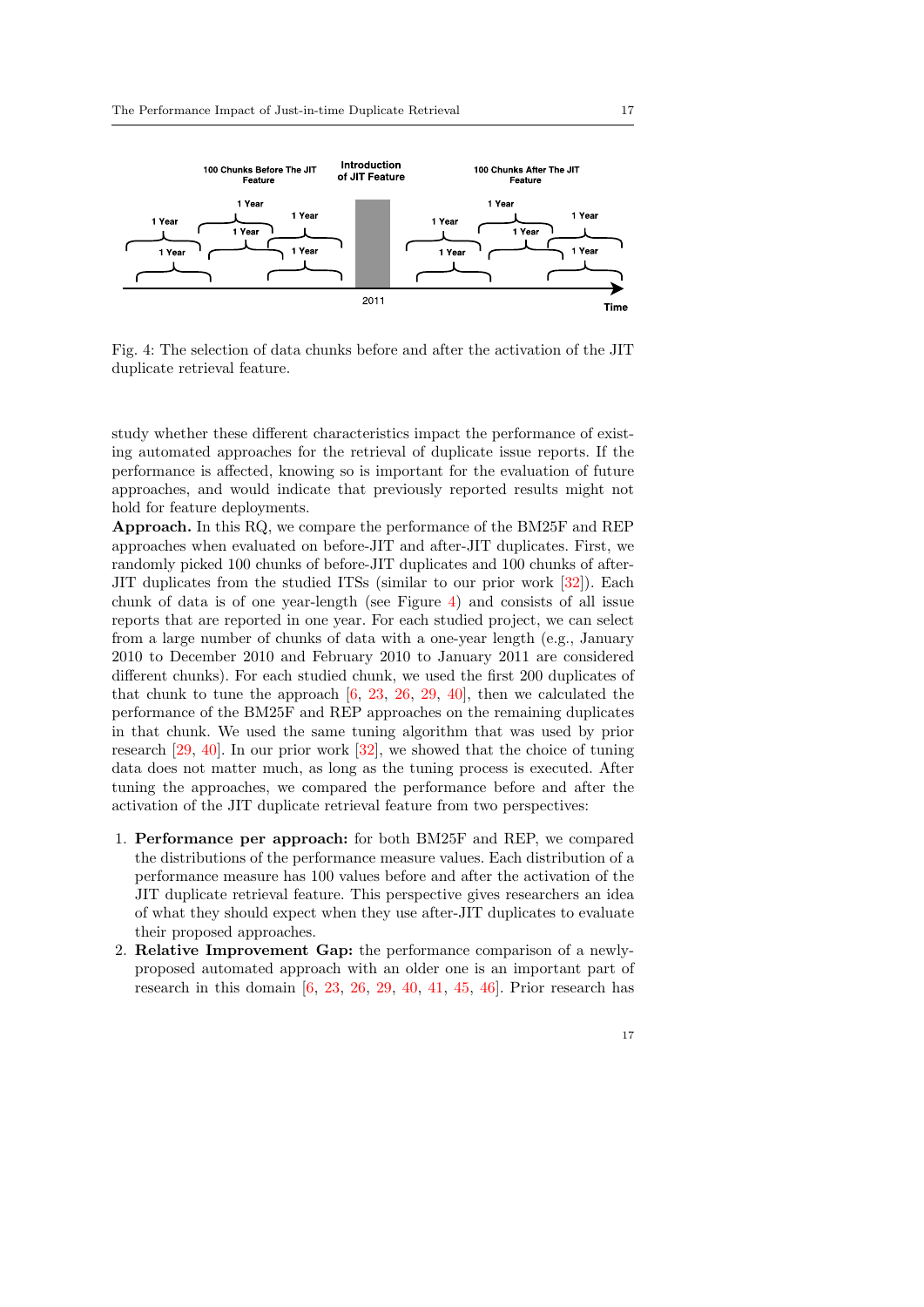<span id="page-17-0"></span>

(c) MAP

Fig. 5: A comparison of the performance of BM25F before and after the activation of the JIT duplicate retrieval feature for the studied projects.

already shown that REP outperforms BM25F [\[29,](#page-25-3) [40,](#page-26-2) [45\]](#page-27-1). However, this result followed from an evaluation using before-JIT duplicates. We study whether such prior result still holds for after-JIT duplicates. Similar to prior research  $[6, 23, 26, 29, 40, 41, 45, 46]$  $[6, 23, 26, 29, 40, 41, 45, 46]$  $[6, 23, 26, 29, 40, 41, 45, 46]$  $[6, 23, 26, 29, 40, 41, 45, 46]$  $[6, 23, 26, 29, 40, 41, 45, 46]$  $[6, 23, 26, 29, 40, 41, 45, 46]$  $[6, 23, 26, 29, 40, 41, 45, 46]$  $[6, 23, 26, 29, 40, 41, 45, 46]$  $[6, 23, 26, 29, 40, 41, 45, 46]$  $[6, 23, 26, 29, 40, 41, 45, 46]$  $[6, 23, 26, 29, 40, 41, 45, 46]$  $[6, 23, 26, 29, 40, 41, 45, 46]$  $[6, 23, 26, 29, 40, 41, 45, 46]$  $[6, 23, 26, 29, 40, 41, 45, 46]$  $[6, 23, 26, 29, 40, 41, 45, 46]$ , we used the relative improvement of the performance to show the difference between the BM25F and REP approaches for each data chunk. The relative improvement is defined as follows:

$$
Relative\;Improvement = (\frac{measure_{REP} - measure_{BM25F}}{measure_{BM25F}})
$$
(4)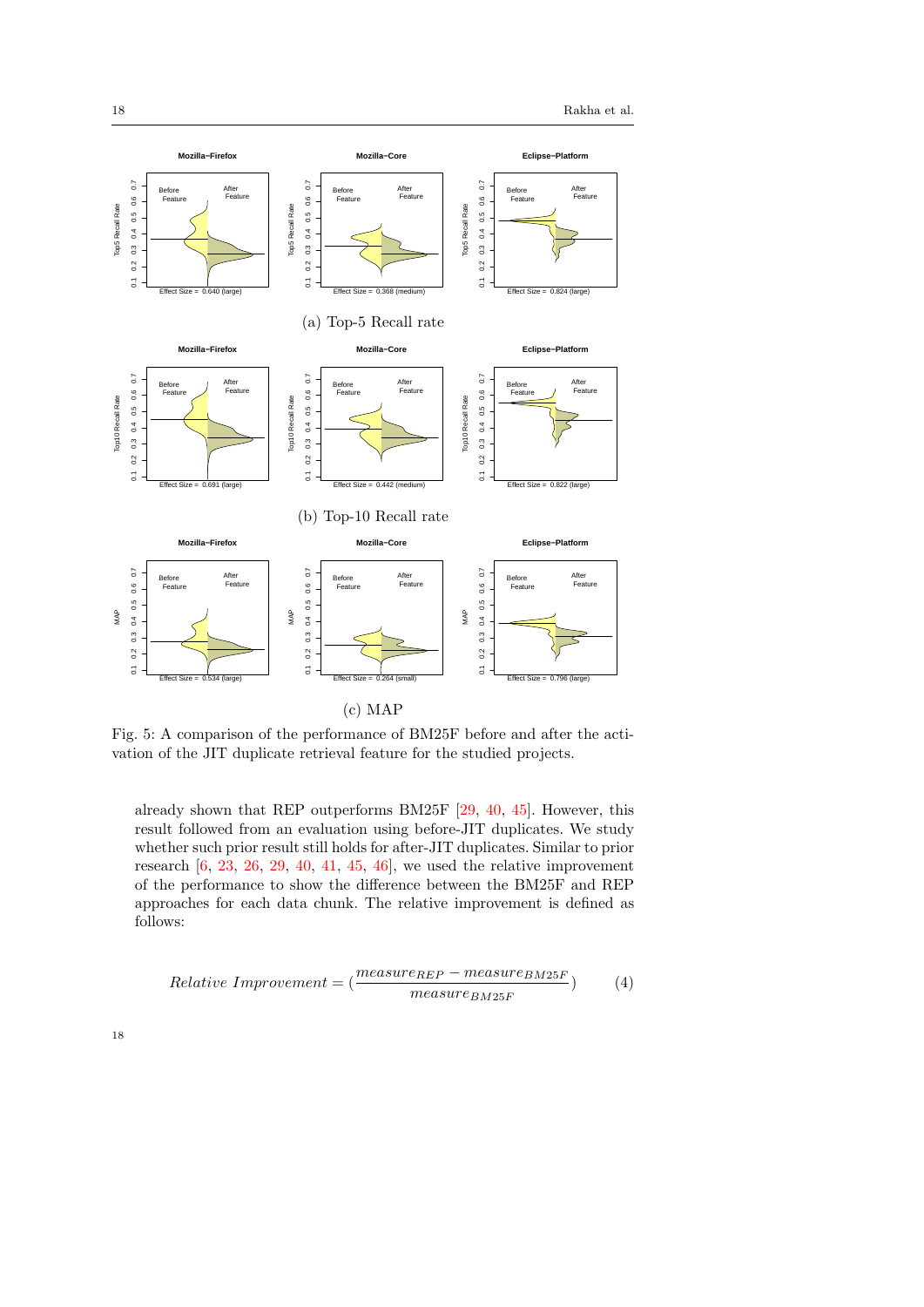<span id="page-18-0"></span>

Fig. 6: A comparison of the performance of REP before and after the activation of the JIT duplicate retrieval feature for the studied projects.

where  $measure_{REF}$  is the performance of the REP approach for a certain data chunk, while  $measure_{BM25F}$  is the performance of the BM25F approach for the same data chunk. The relative improvement is calculated for all the measures that are covered in our study (i.e.,  $Recall_{top5}$ ,  $Recall_{top10}$  and MAP). A relative improvement of zero means that both approaches have identical performance. A relative improvement that is larger than zero means that the REP approach is outperforming the BM25F approach and vice versa for a relative improvement that is smaller than zero.

As in RQ1, we compared the distributions of performance measures using the Mann-Whitney U test and Cliff's Delta effect size.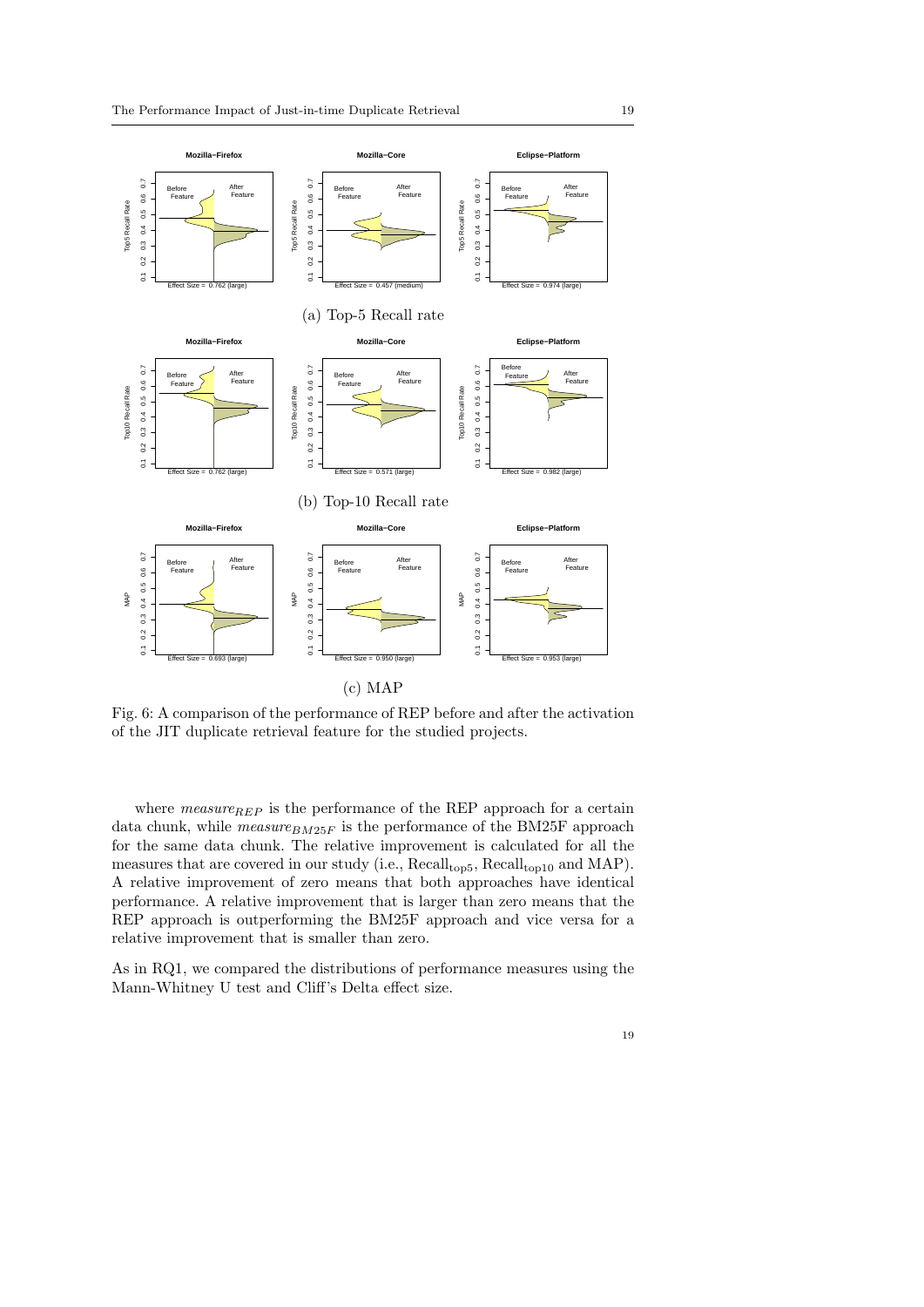<span id="page-19-0"></span>

0.0 0.5 1.0 1.5 0.0 0.5 1.0 1.5 Relative Improvement in MAP Relative Improvement in MAP Relative Improvement in MAP Relative Improvement in MAP  $0.5$  $0.5$  $0.5$  $\overline{0}$  $_{0.0}$ Effect Size = 0.283 (small) Effect Size = 0.443 (medium) Effect Size = 0.484 (large)

(c) Relative improvement in the MAP

Fig. 7: Comparison of the relative improvement in performance from the BM25F approach to the REP approach before and after the activation of the JIT duplicate retrieval feature (the y-axis represents the relative percentage of the improvement for each performance measure).

Results. The performance of both BM25F and REP is lower for after-JIT duplicates. Figures [5](#page-17-0) and [6](#page-18-0) show the distributions of performance measures (i.e.,  $Recall<sub>top5</sub>$ ,  $Recall<sub>top10</sub>$  and MAP) before and after the activation of the JIT duplicate retrieval feature for the BM25F and REP approaches, respectively. For all studied projects, the performance after the activation of the JIT duplicate retrieval feature is significantly lower than before. In most cases, the difference has a large effect size. These results indicate that future studies of the automated retrieval of duplicate reports should use after-JIT

 $\overline{0}$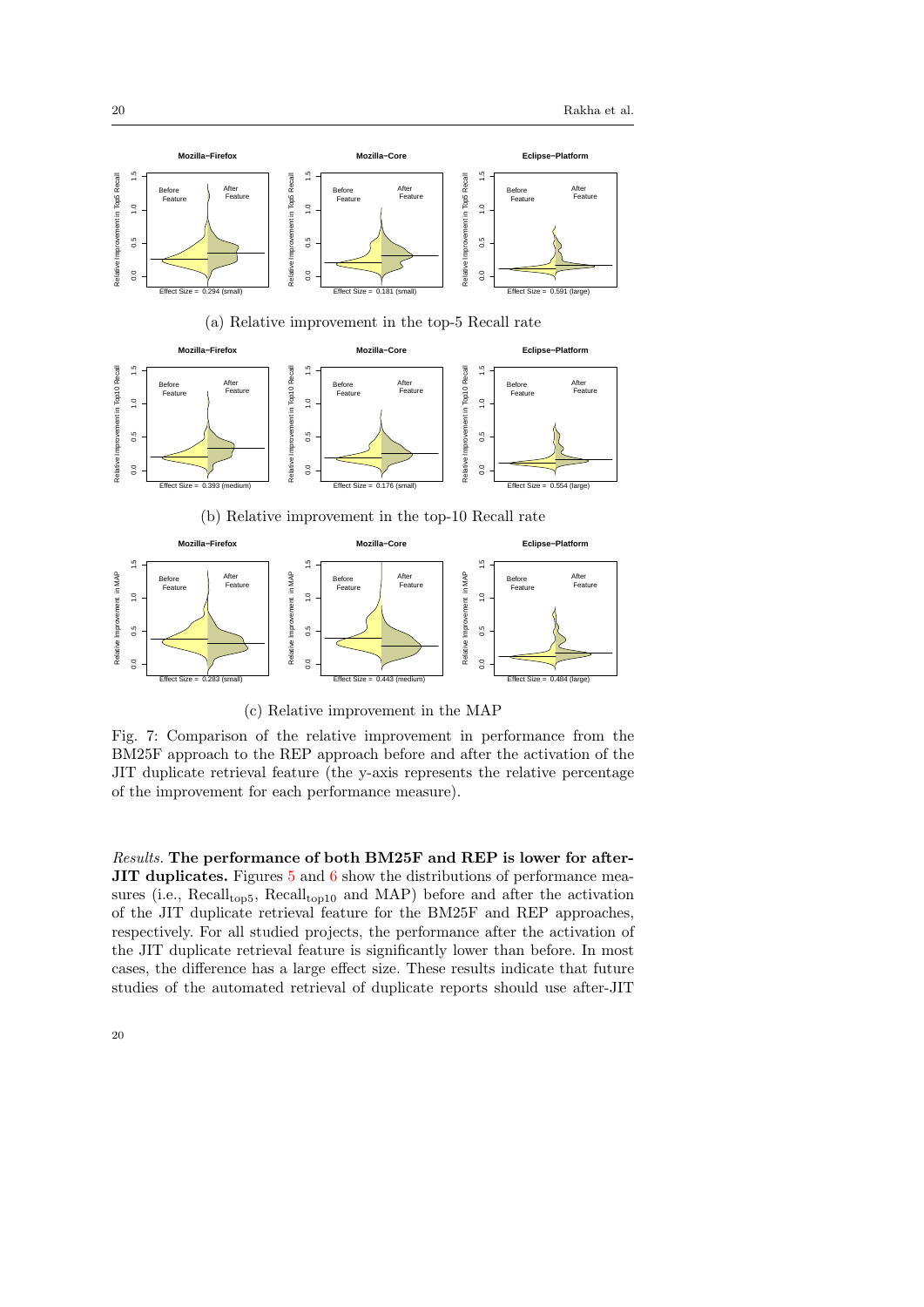duplicates in their evaluations as these duplicates are the most representative duplicates in practice nowadays. Therefore, after-JIT duplicates will give the most accurate and realistic view of the performance of an automated approach in practice.

The relative improvement of the performance of REP over BM25F is significantly larger after the activation of the JIT duplicate retrieval feature. Figure [7](#page-19-0) shows the distributions of the relative improvement over the BM25F approach by the REP approach before and after the activation of the JIT duplicate retrieval feature. The only exception is for the MAP for Mozilla-Firefox and Mozilla-Core. The reason for that exception is that the difference in MAP for before and after-JIT duplicates for BM25F is smaller than for REP. Generally, the results show that the relative improvement significantly increases after the activation of the JIT duplicate retrieval feature. The reason for the bigger drop in performance of the BM25F approach in contrast to the REP approach is explained by the differences between the ranking function of each approach. In contrast to the ranking function of BM25F, which relies solely on textual similarity, the ranking function of REP depends on categorical fields as well. Hence, the performance of the REP approach is less susceptible to the lower textual similarity after the activation of the JIT duplicate retrieval feature.

Our results show that duplicate retrieval based on basic textual similarity no longer works, as the JIT duplicate retrieval feature takes care of such duplicates. Instead, more sophisticated approaches are necessary. REP is a first step towards such an approach, as it does not exclusively rely on textual similarity.

#### <span id="page-20-0"></span>5 Implications

 $\overline{a}$ 

✝

In this section, we discuss the implications of our work for researchers and ITS developers that are interested in the automated retrieval of duplicate reports.

The JIT duplicate retrieval feature appears to lower the number of duplicates that end up in the ITS. Our results show that the portion of duplicates in the ITS is significantly lower after the activation of the JIT duplicate retrieval feature. Future studies should investigate how this portion can be made even lower.

To improve the JIT duplicate retrieval feature, researchers need to consider the trade-off between execution complexity and performance. The JIT duplicate retrieval feature involves the filer of an issue report in finding its potential duplicate. The advantages are that: 1) the actual filer knows best what the report describes and 2) the immediate feedback of the feature ensures the freshness of the report in the filer's mind. However, the activation of an automated approach at filing time is restricted by execution complexity. For example, the currently activated feature in Bugzilla relies only on a single textual field (i.e., the summary field) which makes it much

☎

✆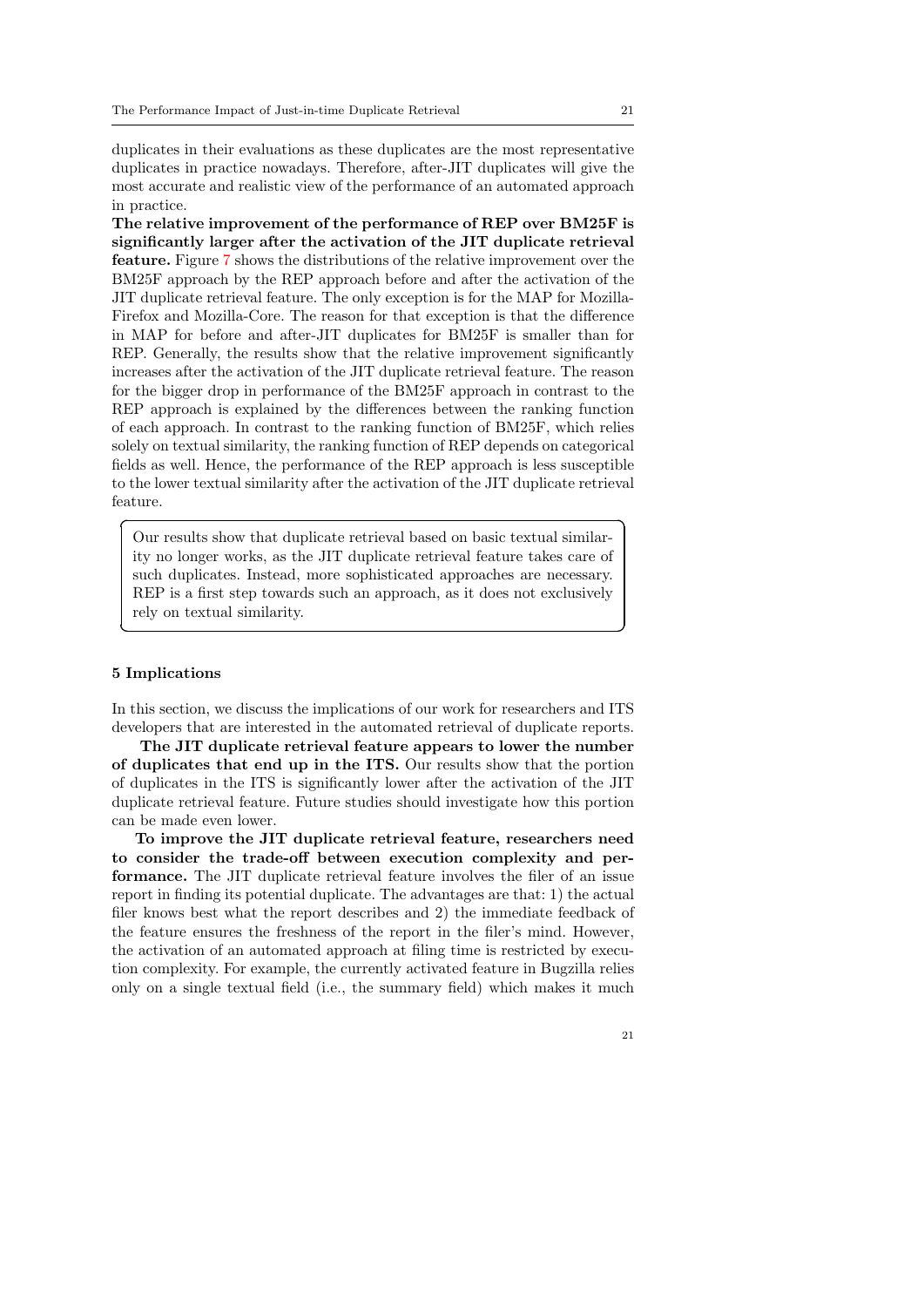simpler and therefore faster than the approaches that were proposed by prior research [\[6,](#page-24-0) [7,](#page-24-1) [23,](#page-25-1) [24,](#page-25-2) [29,](#page-25-3) [36,](#page-26-1) [40,](#page-26-2) [44\]](#page-27-0), including BM25F and REP. The execution complexity is important, as the list of duplicate candidates should be returned to the reporter directly after typing a new word in the summary field. Therefore, future studies are necessary to investigate how the performance of the JIT duplicate retrieval feature can be improved while keeping the computational complexity low. A possible solution is to implement a more sophisticated retrieval approach which runs periodically (e.g., nightly) on recently-filed issue reports and notifies the filer by email about possible duplicates. Such an approach would lower the computational burden of needing to run for every filed report, while it could still deliver relatively fast feedback (i.e., within minutes).

Future studies should evaluate automated approaches for duplicate retrieval using after-JIT duplicates. In RQ1, we showed how after-JIT duplicates differ from before-JIT duplicates. In addition, we illustrated the impact of the new characteristics of such duplicates on the performance of automated approaches in RQ2. These findings give an insight on what can be expected when evaluating on after-JIT duplicates. Generally, after-JIT duplicates are more representative of the issue reports that exist nowadays for the studied projects. Therefore, future studies should perform their evaluations on after-JIT duplicates.

## <span id="page-21-0"></span>6 Threats to Validity

In this section, we discuss the threats to the validity of our study.

#### 6.1 External Validity

These threats concern the ability of our study to generalize our findings to other software projects. In this study, we investigated duplicate issue reports of three large open-source software projects. However, similar findings may not hold for software projects from other domains such as commercial projects. In order to mitigate this threat, more software projects, preferably commercial software projects need to be analyzed in future studies. For example, Micro Focus' commercial solution ALM for issue tracking requires a manual action to check for duplicate issue reports when reporting a new issue<sup>[10](#page-0-0)</sup>. Future studies should investigate the impact of requiring a manual action to trigger the JIT feature.

In addition, future studies are necessary to investigate the impact of the JIT duplicate retrieval feature on other types of issue reports, such as issue reports for compilers [\[39\]](#page-26-10).

We only studied the impact of the activation of the JIT duplicate retrieval feature in one ITS system (i.e., Bugzilla) which is a threat to the generality

 $^{10}\rm{https://alm-help.saas.hpe.com/en/12.55/online_help/Content/UG/ui\_similar\_}$ [defects.htm](https://alm-help.saas.hpe.com/en/12.55/online_help/Content/UG/ui_similar_defects.htm)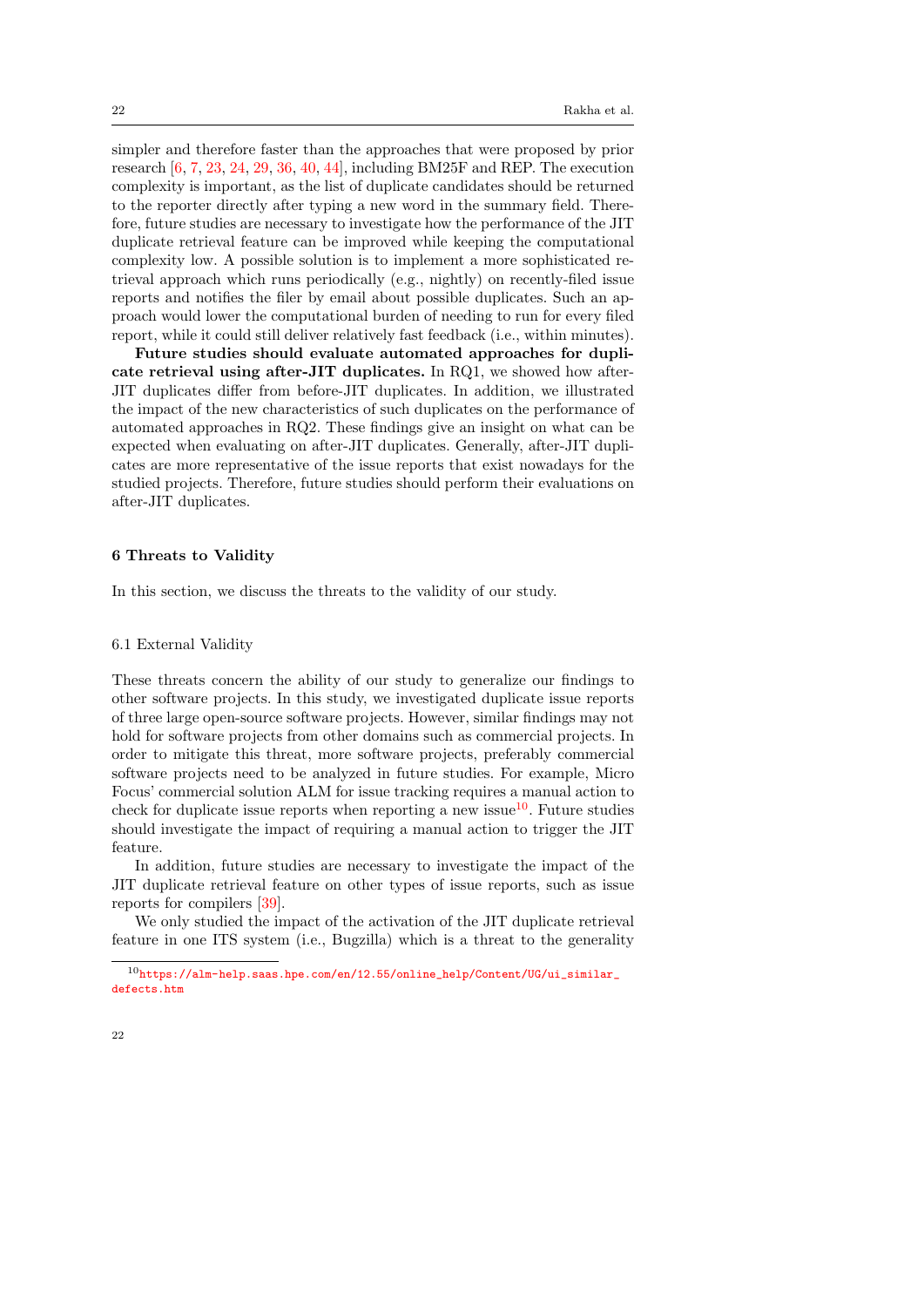of our study. However, the large majority of the studies on the automated retrieval of duplicate reports focus on Bugzilla  $[6, 7, 23, 29, 36, 40, 45, 46]$  $[6, 7, 23, 29, 36, 40, 45, 46]$  $[6, 7, 23, 29, 36, 40, 45, 46]$  $[6, 7, 23, 29, 36, 40, 45, 46]$  $[6, 7, 23, 29, 36, 40, 45, 46]$  $[6, 7, 23, 29, 36, 40, 45, 46]$  $[6, 7, 23, 29, 36, 40, 45, 46]$  $[6, 7, 23, 29, 36, 40, 45, 46]$  $[6, 7, 23, 29, 36, 40, 45, 46]$  $[6, 7, 23, 29, 36, 40, 45, 46]$  $[6, 7, 23, 29, 36, 40, 45, 46]$  $[6, 7, 23, 29, 36, 40, 45, 46]$  $[6, 7, 23, 29, 36, 40, 45, 46]$  $[6, 7, 23, 29, 36, 40, 45, 46]$  $[6, 7, 23, 29, 36, 40, 45, 46]$ . Therefore, our findings should apply to the majority of prior work.

The majority of approaches for retrieving duplicate issue reports are based on a version of the same base technique (TF-IDF). In this paper, we focused on REP and BM25F as these are by far the most used TF-IDF-based approaches for retrieving duplicate issue reports. REP  $[40]$  and BM25F  $[34]$  have always been treated as two separate approaches in prior research [\[29,](#page-25-3) [40,](#page-26-2) [46\]](#page-27-2). The REP approach depends on a ranking function that combines the BM25Fext approach (which is an extended version of BM25F by Sun et al. [\[40\]](#page-26-2)) along with categorical fields of issue reports. Nowadays, even the most recent approaches make only small increments to the REP or BM25F approach [\[6,](#page-24-0) [23,](#page-25-1) [29\]](#page-25-3). Therefore, studying the REP and BM25F approach covers the majority of the spectrum of the approaches for retrieving duplicate issue reports.

We did not study how the JIT duplicate retrieval feature affects the evaluations of other approaches for duplicate issue retrieval, such as topic modelingbased approaches. We expect that the evaluations of these approaches are impacted by the JIT feature as well. The challenge of retrieving the after-JIT duplicates is that they are not as textually similar as before-JIT duplicates. Therefore, the extracted topics would also be different. Similar reasonings can be given for other approaches for the retrieval of duplicate issue reports. Future studies are necessary to confirm our expectation.

#### 6.2 Internal Validity

In this study, we assumed that the only impactful change in ITSs in 2011 was the activation of the JIT duplicate retrieval feature. In addition, we assumed that the JIT duplicate retrieval feature was not deactivated after its activation in 2011. Future studies need to investigate the possible impact of other new features in that year (or following years) on the automated retrieval of duplicate issue reports.

We can select from a large number of chunks of data with a one-year length (e.g., January, 2010 to December, 2010 and February, 2011 to January, 2012) for the experiments that are applied on each studied ITS. However, running the approaches for retrieving duplicate issue reports is costly in terms of time. Therefore, we limited the number of chunks that we evaluated to 100 randomly-selected chunks of before-JIT and after-JIT duplicates. Evaluating 200 chunks of one-year length in total should give a strict enough confidence interval.

## <span id="page-22-0"></span>7 Conclusion

In this paper, we explored the impact of the activation of the JIT duplicate retrieval feature on the automated retrieval of duplicate reports. First, we studied the characteristics of the duplicate issue reports of three software projects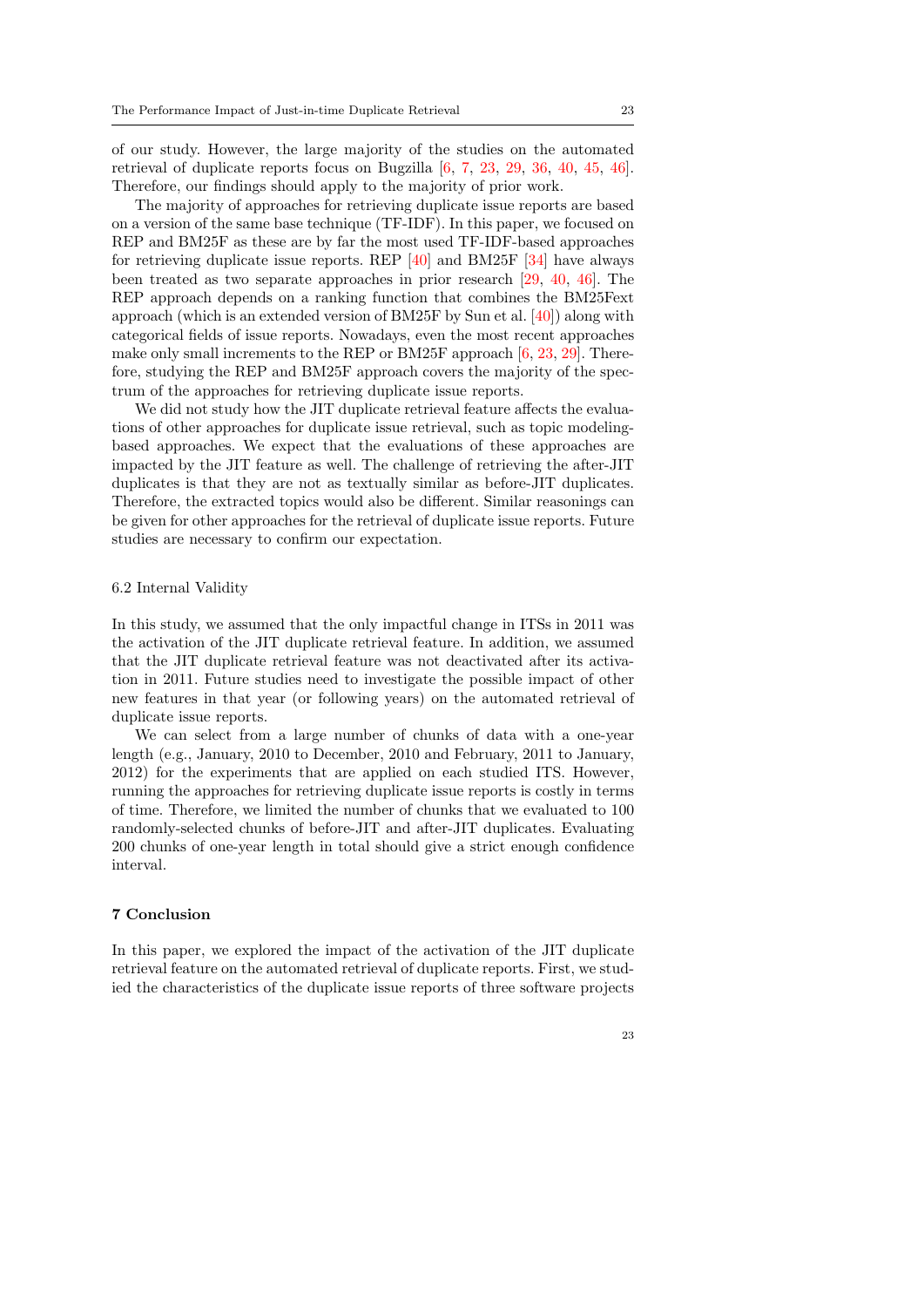(Mozilla-Firefox, Mozilla-Core and Eclipse-Platform) before and after the activation of the JIT duplicate retrieval. In particular, we explored four metrics of characteristics covering the ratio of duplicates, identification delay, number of comments, and textual similarity. Second, we applied two automated approaches for the retrieval of duplicate reports (BM25F and REP) before and after the activation of the JIT duplicate retrieval feature. The highlights of our study are:

- 1. The portion of duplicate issue reports in an ITS is significantly lower after the activation of the JIT duplicate retrieval feature.
- 2. The after-JIT duplicates have significantly less textual similarity and need more effort to be manually retrieved than before-JIT duplicates.
- 3. The changed characteristics of after-JIT duplicates can have a significant impact on the performance of automated approaches for the retrieval of duplicate issue reports. In particular, we showed that both BM25F and REP perform significantly lower on after-JIT duplicates.

Our findings highlight that future studies of the automated retrieved of duplicate issue reports have to focus on after-JIT duplicates, as these duplicates are more representative of new issue reports. In addition, our findings indicate that automated retrieval of duplicates based on basic textual similarity is no longer effective, as many textually similar duplicates are already retrieved by the JIT duplicate retrieval feature. Instead, more sophisticated approaches that do not solely rely on textual similarity are necessary. In addition, future studies should investigate how to further improve the JIT duplicate retrieval feature.

## 8 Acknowledgments

This study would not have been possible without the High Performance Com-puting (HPC) systems that are shared by Compute Canada<sup>[11](#page-0-0)</sup> and the Centre for Advanced Computing<sup>[12](#page-0-0)</sup> as well as the tools provided by Sun et al. [\[40\]](#page-26-2).

#### References

- <span id="page-23-0"></span>1. Bugzilla Release notes for Bugzilla 4.0. [https://www.bugzilla.org/](https://www.bugzilla.org/releases/4.0/release-notes.html) [releases/4.0/release-notes.html](https://www.bugzilla.org/releases/4.0/release-notes.html). Last visited on 11/12/2017
- <span id="page-23-1"></span>2. Jira Duplicate Detection. [https://marketplace.atlassian.com/](https://marketplace.atlassian.com/plugins/com.deniz.jira.similarissues/server/overview) [plugins/com.deniz.jira.similarissues/server/overview](https://marketplace.atlassian.com/plugins/com.deniz.jira.similarissues/server/overview). Last visited on 11/12/2017

<sup>11</sup><https://www.computecanada.ca/> <sup>12</sup><http://cac.queensu.ca/>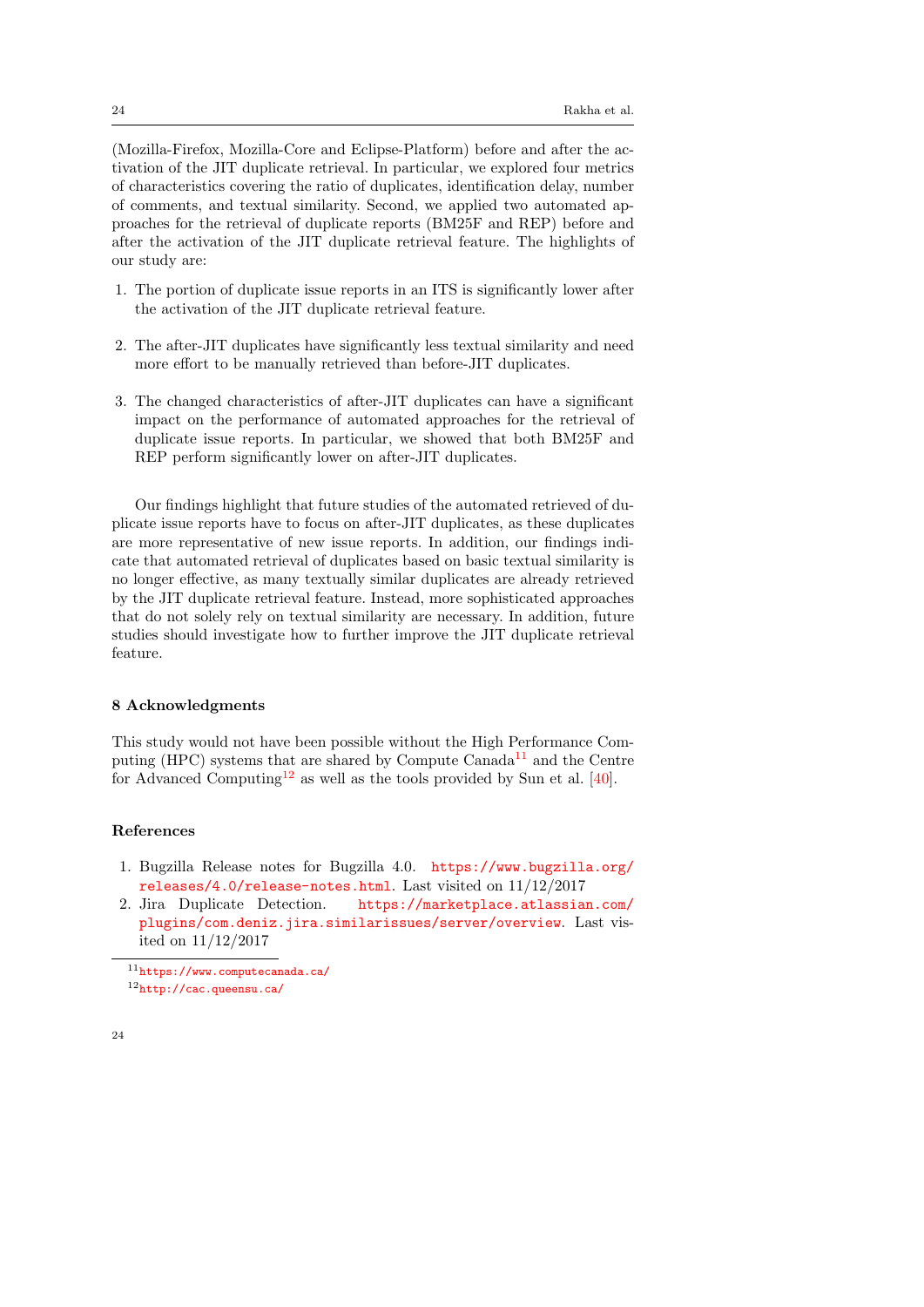- <span id="page-24-6"></span>3. Mantis Bug Tracker. <https://www.mantisbt.org/>. Last visited on 11/12/2017
- <span id="page-24-7"></span>4. RedMine Flexible Project Management. <https://www.redmine.org/>. Last visited on  $11/12/2017$
- <span id="page-24-8"></span>5. The Trac Project. <https://trac.edgewall.org/>. Last visited on 11/12/2017
- <span id="page-24-0"></span>6. Aggarwal, K., Rutgers, T., Timbers, F., Hindle, A., Greiner, R., Stroulia, E.: Detecting duplicate bug reports with software engineering domain knowledge. In: Proceedings of the 22th IEEE International Conference on Software Analysis, Evolution and Reengineering (SANER), pp. 211–220. IEEE (2015)
- <span id="page-24-1"></span>7. Alipour, A., Hindle, A., Stroulia, E.: A contextual approach towards more accurate duplicate bug report detection. In: Proceedings of the 10th Working Conference on Mining Software Repositories (MSR), pp. 183– 192 (2013)
- <span id="page-24-3"></span>8. Anvik, J., Hiew, L., Murphy, G.C.: Coping with an open bug repository. In: Proceedings of the OOPSLA Workshop on Eclipse Technology eXchange (Eclipse), pp. 35–39. ACM (2005)
- <span id="page-24-9"></span>9. Banerjee, S., Syed, Z., Helmick, J., Culp, M., Ryan, K., Cukic, B.: Automated triaging of very large bug repositories. Information and Software Technology  $89$ (Supplement C), 1–13 (2017)
- <span id="page-24-5"></span>10. Berry, M.W., Castellanos, M.: Survey of text mining. Computing Reviews 45(9), 548 (2004)
- <span id="page-24-13"></span>11. Bettenburg, N., Just, S., Schröter, A., Weiß, C., Premraj, R., Zimmermann, T.: Quality of bug reports in eclipse. In: Proceedings of the OOP-SLA Workshop on Eclipse Technology eXchange (Eclipse), pp. 21–25. ACM (2007)
- <span id="page-24-12"></span>12. Bettenburg, N., Just, S., Schröter, A., Weiss, C., Premraj, R., Zimmermann, T.: What makes a good bug report? In: Proceedings of the 16th ACM SIGSOFT International Symposium on Foundations of Software Engineering (SIGSOFT/FSE), pp. 308–318. ACM (2008)
- <span id="page-24-4"></span>13. Bettenburg, N., Premraj, R., Zimmermann, T., Kim, S.: Duplicate bug reports considered harmful...really? In: Proceedings of the 24th International Conference on Software Maintenance (ICSM), pp. 337–345. IEEE (2008)
- <span id="page-24-11"></span>14. Borg, M., Runeson, P.: Changes, Evolution, and Bugs, pp. 477–509. Springer Berlin Heidelberg (2014)
- <span id="page-24-10"></span>15. Borg, M., Runeson, P., Johansson, J., Mäntylä, M.V.: A replicated study on duplicate detection: Using apache lucene to search among android defects. In: Proceedings of the 8th ACM/IEEE International Symposium on Empirical Software Engineering and Measurement (ESEM), pp. 8:1–8:4. ACM, New York, NY, USA (2014)
- <span id="page-24-2"></span>16. Cavalcanti, Y.C., da Mota Silveira Neto, P.A., Machado, I.d.C., Vale, T.F., de Almeida, E.S., Meira, S.R.d.L.: Challenges and opportunities for software change request repositories: a systematic mapping study. Journal of Software: Evolution and Process 26(7), 620–653 (2014)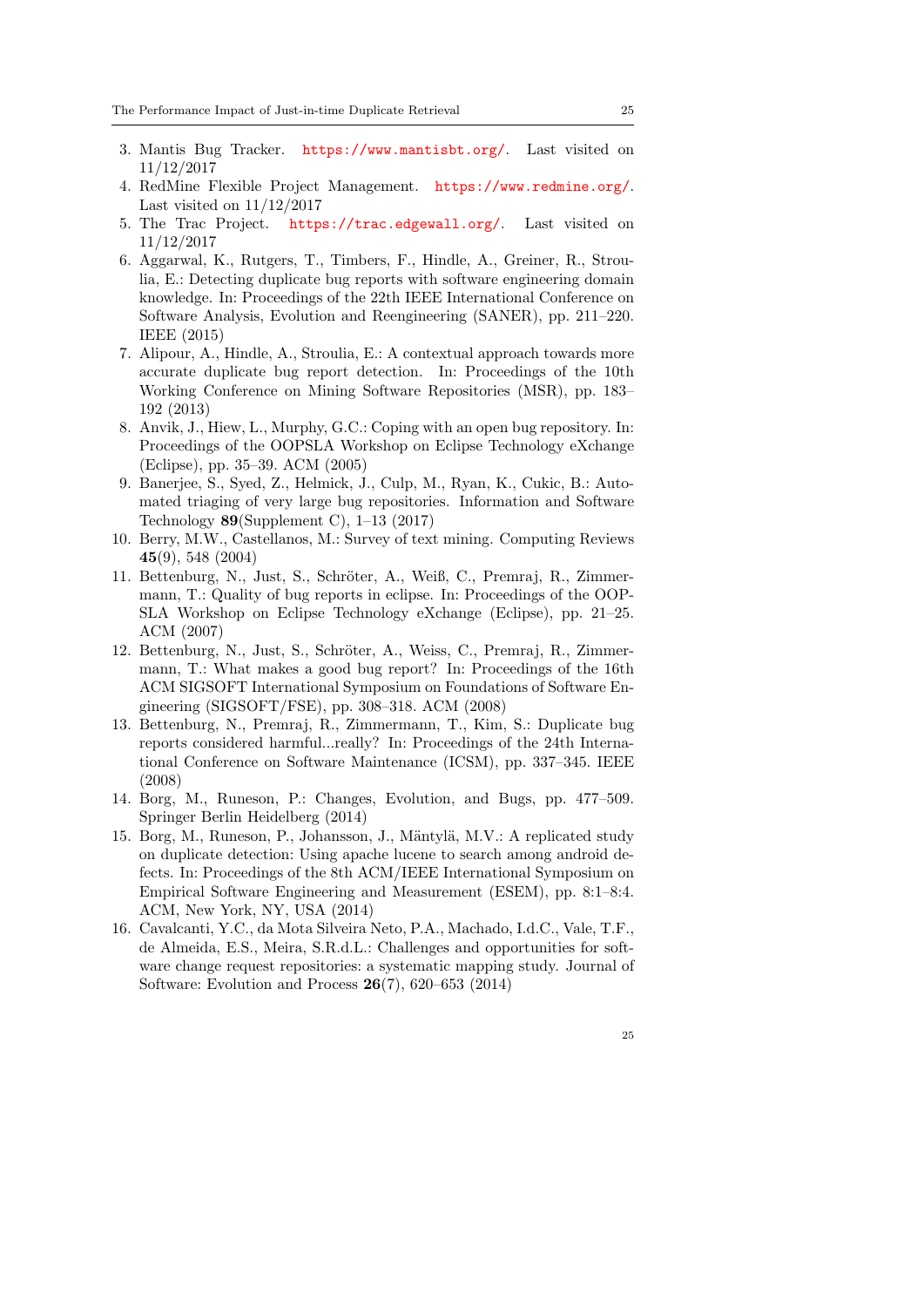- <span id="page-25-9"></span>17. Cavalcanti, Y.C., Neto, P.A.d.M.S., Lucrédio, D., Vale, T., de Almeida, E.S., de Lemos Meira, S.R.: The bug report duplication problem: an exploratory study. Software Quality Journal 21(1), 39–66 (2013)
- <span id="page-25-6"></span>18. Chowdhury, G.: Introduction to modern information retrieval. Facet publishing (2010)
- <span id="page-25-13"></span>19. Gehan, E.A.: A generalized Wilcoxon test for comparing arbitrarily singlycensored samples. Biometrika 52(1-2), 203–223 (1965)
- <span id="page-25-8"></span>20. Hamers, L., Hemeryck, Y., Herweyers, G., Janssen, M., Keters, H., Rousseau, R., Vanhoutte, A.: Similarity measures in scientometric research: The Jaccard index versus Salton's cosine formula. Information Processing and Management 25(3), 315–318 (1989)
- <span id="page-25-0"></span>21. Hassan, A.E.: The road ahead for mining software repositories. In: Proceedings of the Frontiers of Software Maintenance (FoSM), pp. 48–57. IEEE (2008)
- <span id="page-25-10"></span>22. Hindle, A.: Stopping duplicate bug reports before they start with Continuous Querying for bug reports. PeerJ Preprints 4, e2373v1 (2016)
- <span id="page-25-1"></span>23. Hindle, A., Alipour, A., Stroulia, E.: A contextual approach towards more accurate duplicate bug report detection and ranking. Empirical Software Engineering 21(2), 368–410 (2016)
- <span id="page-25-2"></span>24. Jalbert, N., Weimer, W.: Automated duplicate detection for bug tracking systems. In: Proceedings of the 38th International Conference on Dependable Systems and Networks With FTCS and DCC (DSN), pp. 52–61. IEEE (2008)
- <span id="page-25-4"></span>25. Koponen, T.: Life cycle of defects in open source software projects. In: Open Source Systems, pp. 195–200. Springer (2006)
- <span id="page-25-12"></span>26. Lazar, A., Ritchey, S., Sharif, B.: Improving the accuracy of duplicate bug report detection using textual similarity measures. In: Proceedings of the 11th Working Conference on Mining Software Repositories (MSR), pp. 308–311. ACM (2014)
- <span id="page-25-14"></span>27. Long, J.D., Feng, D., Cliff, N.: Ordinal analysis of behavioral data. Handbook of psychology (2003)
- <span id="page-25-5"></span>28. Nagwani, N.K., Singh, P.: Weight similarity measurement model based, object oriented approach for bug databases mining to detect similar and duplicate bugs. In: Proceedings of the 1st International Conference on Advances in Computing, Communication and Control (ICAC3), pp. 202– 207. ACM (2009)
- <span id="page-25-3"></span>29. Nguyen, A.T., Nguyen, T.T., Nguyen, T.N., Lo, D., Sun, C.: Duplicate bug report detection with a combination of information retrieval and topic modeling. In: Proceedings of the 27th IEEE/ACM International Conference on Automated Software Engineering (ASE), pp. 70–79. ACM (2012)
- <span id="page-25-7"></span>30. Papineni, K., Roukos, S., Ward, T., Zhu, W.J.: Bleu: a method for automatic evaluation of machine translation. In: Proceedings of the 40th Annual Meeting on Association for Computational Linguistics, pp. 311– 318. Association for Computational Linguistics (2002)
- <span id="page-25-11"></span>31. Rakha, M.S., Bezemer, C.P., Hassan, A.E.: Revisiting the Performance of Automated Approaches for the Retrieval of Duplicate Reports in Is-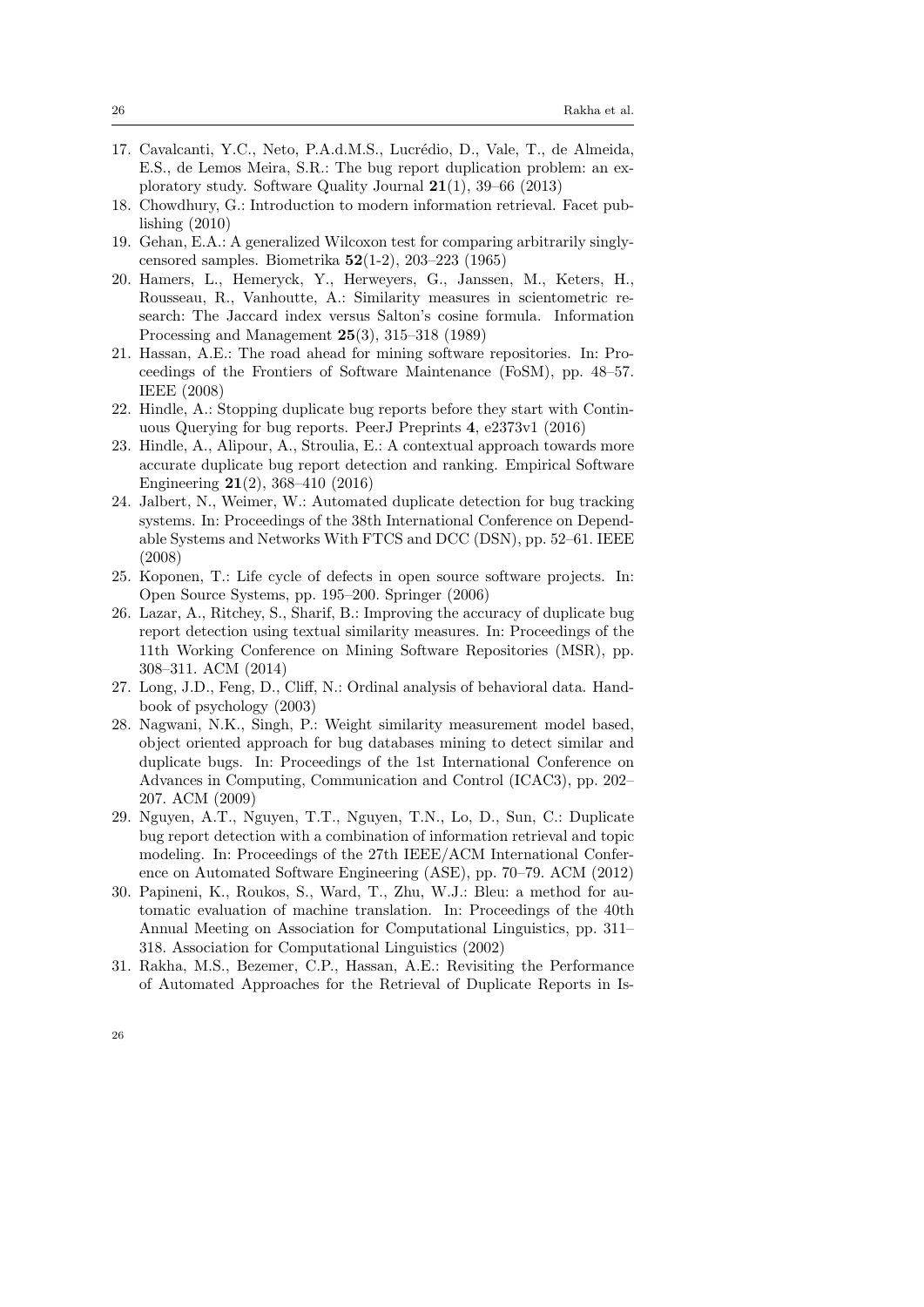sue Tracking Systems that Perform Just-in-Time Duplicate Retrieval: Online Appendix. [https://github.com/SAILResearch/replication-jit\\_](https://github.com/SAILResearch/replication-jit_duplicates) [duplicates](https://github.com/SAILResearch/replication-jit_duplicates). Last visited on 11/12/2017

- <span id="page-26-6"></span>32. Rakha, M.S., Bezemer, C.P., Hassan, A.E.: Revisiting the performance evaluation of automated approaches for the retrieval of duplicate issue reports. IEEE Transactions on Software Engineering (TSE) PP(99), 1–27 (2017)
- <span id="page-26-0"></span>33. Rakha, M.S., Shang, W., Hassan, A.E.: Studying the needed effort for identifying duplicate issues. Empirical Software Engineering (EMSE) 21(5), 1960–1989 (2016)
- <span id="page-26-4"></span>34. Robertson, S., Zaragoza, H., Taylor, M.: Simple BM25 extension to multiple weighted fields. In: Proceedings of the 13th International Conference on Information and Knowledge Management (CIKM), pp. 42–49. ACM (2004)
- <span id="page-26-9"></span>35. Romano, J., Kromrey, J.D., Coraggio, J., Skowronek, J., Devine, L.: Exploring methods for evaluating group differences on the nsse and other surveys: Are the t-test and Cohens'd indices the most appropriate choices. In: Annual Meeting of the Southern Association for Institutional Research (2006)
- <span id="page-26-1"></span>36. Runeson, P., Alexandersson, M., Nyholm, O.: Detection of duplicate defect reports using natural language processing. In: Proceedings of the 29th International Conference on Software Engineering (ICSE), pp. 499–510. IEEE Computer Society (2007)
- <span id="page-26-8"></span>37. Somasundaram, K., Murphy, G.C.: Automatic categorization of bug reports using Latent Dirichlet Allocation. In: Proceedings of the 5th India Software Engineering Conference (ISEC), pp. 125–130. ACM (2012)
- <span id="page-26-3"></span>38. Strzalkowski, T., Lin, F., Wang, J., Perez-Carballo, J.: Evaluating natural language processing techniques in information retrieval. In: Natural language information retrieval, pp. 113–145. Springer (1999)
- <span id="page-26-10"></span>39. Sun, C., Le, V., Zhang, Q., Su, Z.: Toward understanding compiler bugs in GCC and LLVM. In: Proceedings of the 25th International Symposium on Software Testing and Analysis (ISSTA), pp. 294–305. ACM, New York, NY, USA (2016)
- <span id="page-26-2"></span>40. Sun, C., Lo, D., Khoo, S.C., Jiang, J.: Towards more accurate retrieval of duplicate bug reports. In: Proceedings of the 26th IEEE/ACM International Conference on Automated Software Engineering (ASE), pp. 253–262. IEEE (2011)
- <span id="page-26-5"></span>41. Sun, C., Lo, D., Wang, X., Jiang, J., Khoo, S.C.: A discriminative model approach for accurate duplicate bug report retrieval. In: Proceedings of the 32th ACM/IEEE International Conference on Software Engineering (ICSE), pp. 45–54. ACM (2010)
- <span id="page-26-7"></span>42. Sureka, A., Jalote, P.: Detecting duplicate bug report using character ngram-based features. In: Proceedings of the 17th Asia Pacific Software Engineering Conference (APSEC), pp. 366–374. IEEE Computer Society (2010)